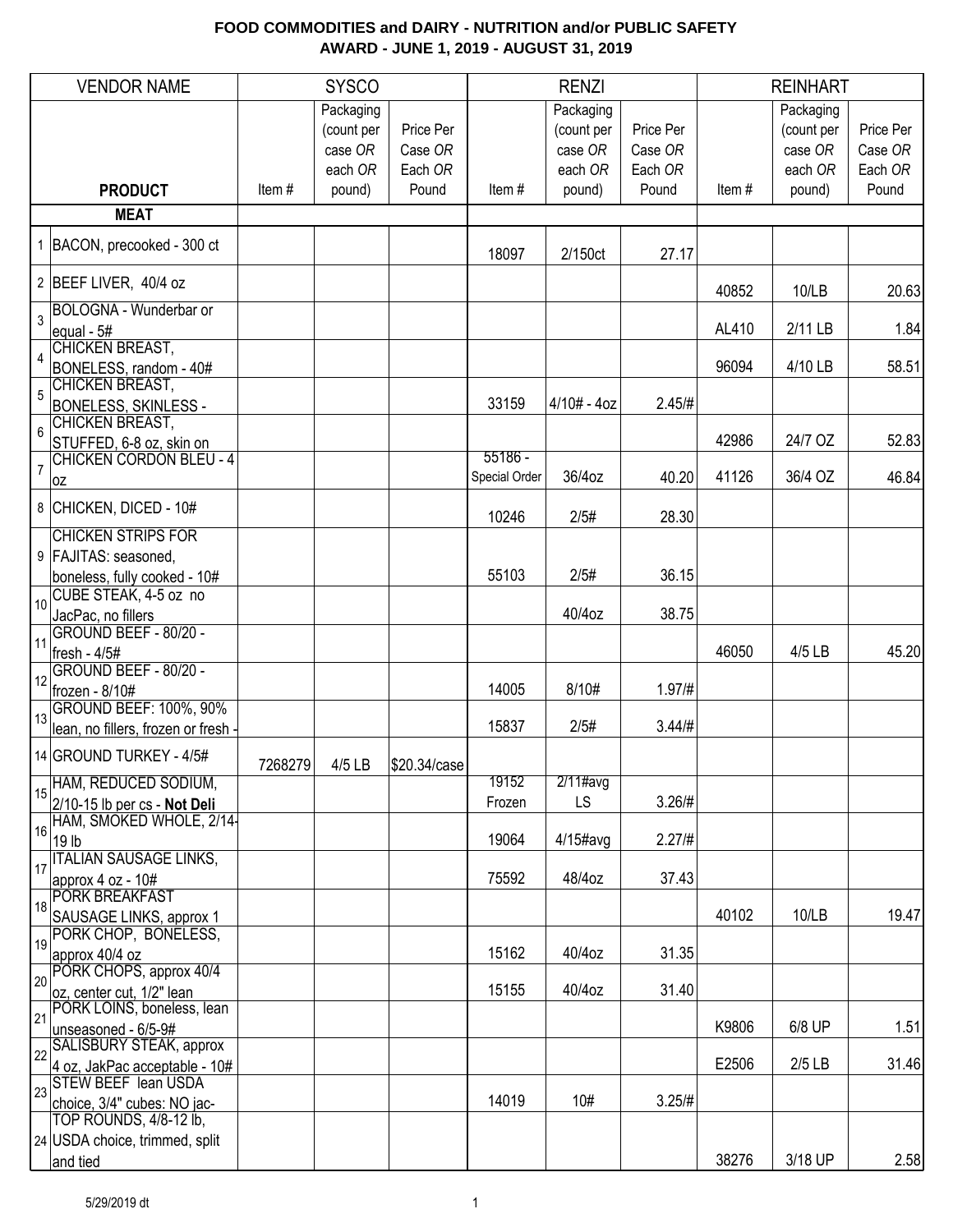|                | <b>VENDOR NAME</b>                                          |         | <b>SYSCO</b> |                               |       | <b>RENZI</b> |        |              | <b>REINHART</b> |       |
|----------------|-------------------------------------------------------------|---------|--------------|-------------------------------|-------|--------------|--------|--------------|-----------------|-------|
|                | TURKEY BREAST, 2/8-10lb,                                    |         |              |                               |       |              |        |              |                 |       |
|                | 25 premium grade, not deli,                                 |         |              |                               |       |              |        |              |                 |       |
|                | cooked, skinless                                            |         |              |                               | 54036 | $2/10#$ avg  | 2.83/# |              |                 |       |
|                | <b>FROZEN FOOD</b>                                          |         |              |                               |       |              |        |              |                 |       |
| $\mathbf{1}$   | BABY BACK RIBS - 16/2.25#                                   |         |              |                               | 17111 | 16/2.5#avg   | 3.35/# |              |                 |       |
|                | BEEF PATTIES: 80% lean,                                     |         |              |                               |       |              |        |              |                 |       |
| $\overline{2}$ | 100% beef, 3 patties/pound,                                 |         |              |                               |       |              |        |              |                 |       |
|                | round, paper in between                                     |         |              |                               |       |              |        |              |                 |       |
|                | patties - 10#                                               |         |              |                               |       |              |        | G1438        | 30/5.33         | 28.32 |
| $\overline{3}$ | <b>BREAKFAST SAUSAGE</b>                                    |         |              |                               |       |              |        |              |                 |       |
|                | PATTIES - approx 1 oz                                       |         |              |                               | 10498 | 160/1oz      | 22.35  |              |                 |       |
|                | <b>BREAKFAST SAUSAGE</b>                                    |         |              |                               |       |              |        |              |                 |       |
|                | 4   PATTIES, VEGETARIAN -                                   |         |              |                               |       |              |        |              |                 |       |
|                | 112/cs                                                      |         |              |                               | 23048 | 112/1.34oz   | 48.39  |              |                 |       |
| $\overline{5}$ | <b>BREADED CHICKEN PATTY,</b>                               |         |              |                               | 53210 | 10.35#case   | 20.45  |              |                 |       |
|                | approx 3 oz, oven ready,                                    |         |              |                               |       |              |        |              |                 |       |
|                | 6 BREADED FISH COOKED                                       |         |              |                               | 40156 | 80/3.6oz     | 41.61  |              |                 |       |
|                | <b>BREADED FISH: uncooked,</b>                              |         |              |                               |       |              |        |              |                 |       |
|                | 7 ready to bake, NOT DEEP                                   |         |              |                               | 40161 | 46/3.6oz     |        |              |                 |       |
|                | FRY, comparable to Pier 17<br><b>BREADED FISH FILLETS -</b> |         |              |                               |       |              | 30.94  |              |                 |       |
| $\,8\,$        | approx 4 oz                                                 | 5014661 | 1/10 LB      | \$30.43/case                  |       |              |        |              |                 |       |
|                | <b>CHICKEN BREAST,</b>                                      |         |              |                               |       |              |        |              |                 |       |
| $\overline{9}$ | <b>BONELESS, SKINLESS</b>                                   | 7203474 | 4/10 LB      | \$61.94/case                  |       |              |        |              |                 |       |
|                | CHICKEN BREASTS, approx                                     |         |              |                               |       |              |        |              |                 |       |
|                | $10 6.5$ oz, bone in and skin on,                           |         |              |                               |       |              |        |              |                 |       |
|                | no backs, no ribs, IQF                                      | 0778217 | 48/6OZ       | \$68.44/case                  |       |              |        |              |                 |       |
| $\vert$ 11     | CHICKEN FILLETS,                                            |         |              |                               |       |              |        |              |                 |       |
|                | BREADED - approx 4 oz                                       |         |              |                               |       |              |        | V6496        | $2/5$ LB        | 25.42 |
| 12             | <b>CHICKEN LEGS - approx 6</b>                              |         |              |                               | 53220 | 60/9oz       | 58.97  |              |                 |       |
|                | oz, IQF<br>CHICKEN MEAT, DICED:                             |         |              |                               |       |              |        |              |                 |       |
| 13             | cooked, white & dark meat,                                  |         |              |                               | 10246 | 2/5#         | 28.65  |              |                 |       |
|                |                                                             |         |              |                               |       |              |        |              |                 |       |
|                | 14 CHICKEN NUGGET                                           |         |              |                               | 55054 | 225/.71oz    | 19.48  |              |                 |       |
|                | 15 CHICKEN PATTY                                            |         |              |                               |       |              |        | <b>BN348</b> | $2/5$ LB        | 20.00 |
|                | 16 CUBED PORK                                               |         |              |                               |       |              |        |              |                 |       |
|                |                                                             |         |              |                               | 17079 | 2/5#         | 23.85  |              |                 |       |
|                | 17 DANISH - assorted                                        |         |              |                               | 51236 | 50/1.25oz    | 21.34  |              |                 |       |
|                | 18 DICED TURKEY                                             |         |              |                               | 10161 | 2/5#         | 25.10  |              |                 |       |
|                | 19 DINNER ROLLS - 1 oz - proof                              |         |              |                               |       |              |        |              |                 |       |
|                | & bake                                                      |         |              |                               |       |              |        | R6574        | 288/1.25        | 36.68 |
|                | 20 DONUT - assorted                                         |         |              |                               | 51119 | 126/1.3oz    | 23.75  |              |                 |       |
|                | 21 FISH NUGGETS - approx 1                                  |         |              |                               |       |              |        |              |                 |       |
|                | loz                                                         |         |              |                               | 40157 | 4/5#         | 53.90  |              |                 |       |
|                | 22 FRENCH FRIES                                             |         |              |                               | 34115 | 6/5#         | 19.37  |              |                 |       |
|                | 23 FRENCH TOAST                                             |         |              |                               |       |              |        |              |                 |       |
|                |                                                             |         |              | 3158504 1/144 CT \$27.73/case |       |              |        |              |                 |       |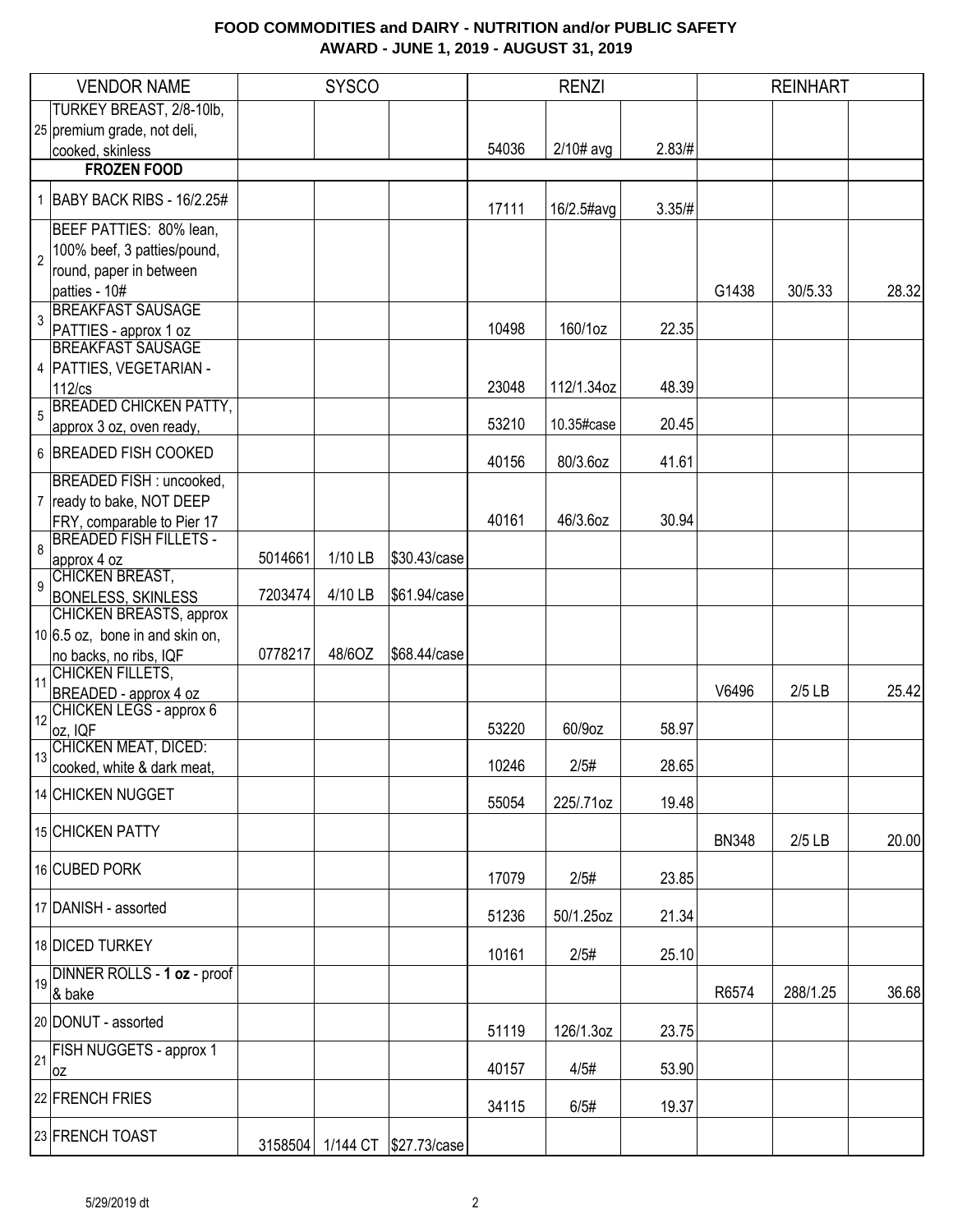|    | <b>VENDOR NAME</b>                                     |         | <b>SYSCO</b> |                       |       | <b>RENZI</b>        |        |       | <b>REINHART</b> |       |
|----|--------------------------------------------------------|---------|--------------|-----------------------|-------|---------------------|--------|-------|-----------------|-------|
|    | 24 HASHBROWN - approx 2.25                             |         |              |                       |       |                     |        |       |                 |       |
|    | 0Z                                                     |         |              |                       | 34210 | 240/2.25oz          | 40.45  |       |                 |       |
|    | 25 HOT DOGS - All Beef                                 |         |              |                       | 23080 | 80/2oz 10#          | 24.75  |       |                 |       |
|    | 26 HOT DOGS (approx 80 cs)                             |         |              |                       |       |                     |        | T3424 | $2/5$ LB        | 15.16 |
|    | 27 HOT DOGS - LOW SODIUM                               |         |              |                       | 14094 | 8/1<br>10#case      | 20.19  |       |                 |       |
|    | 28 HOT DOGS - TURKEY                                   |         |              |                       | 23099 | 160/2oz             | 25.65  |       |                 |       |
|    | 29 ITALIAN MEATBALLS                                   |         |              |                       | 11234 | 1/10# 1oz           | 21.10  |       |                 |       |
|    | 30 TALIAN SAUSAGE CUBES:<br>cooked                     |         |              |                       | 10489 | 4/5#                | 46.55  |       |                 |       |
|    | 31 MANICOTTI - approx 3 oz                             |         |              |                       | 35243 | 60/2.75oz           | 30.14  |       |                 |       |
|    | 32 MEATBALLS                                           |         |              |                       | 11234 | 10#                 | 21.15  |       |                 |       |
|    | 33 MEATLOAF SLICES                                     |         |              |                       | 33167 | 75/3.2oz<br>15#case | 45.85  |       |                 |       |
|    | 34 OMELETS - approx 1 oz                               | 9546797 |              | 200/1 OZ \$35.57/case |       |                     |        |       |                 |       |
|    | 35 OMELETS - approx 3 oz                               |         |              |                       |       |                     |        | B7934 | 84/3 OZ         | 42.14 |
|    | 36 PANCAKES                                            |         |              |                       | 46034 | 144/1.2oz           | 15.96  |       |                 |       |
| 37 | <b>PANCAKES - BUTTERMILK -</b>                         |         |              |                       |       |                     |        |       |                 |       |
|    | approx 1.2 oz                                          |         |              |                       | 46001 | 144/1.3oz           | 18.80  |       |                 |       |
|    | 38 PEPPERONI: sliced                                   |         |              |                       | 32067 | 10#                 | 28.60  |       |                 |       |
|    | 39 PIE SHELLS - 10" - Unbaked                          |         |              |                       |       |                     |        | A6786 | 60/CNT          | 41.84 |
|    | 40 PIZZA, CHEESE, 5" ROUND -<br>approx 5 oz            |         |              |                       | 80010 | 60ct                | 50.15  |       |                 |       |
|    | 41 PIZZA CRUST, sheet pan -<br>approx 24 oz            |         |              |                       | 38713 | 12/24oz             | 19.05  |       |                 |       |
| 42 | PIZZA CRUST, sheet pan -                               |         |              |                       |       |                     |        |       |                 |       |
|    | approx 44 oz<br>43 PIZZA TOPPING, SAUSAGE              |         |              |                       | 37807 | 10/43oz             | 23.00  |       |                 |       |
|    |                                                        |         |              |                       | 10489 | 4/5#                | 45.80  |       |                 |       |
| 44 | <b>POLLOCK POTATO</b><br><b>CRUNCH NUGGET - approx</b> |         |              |                       | 40157 | 4/5#                | 53.90  |       |                 |       |
|    | 45 POPCORN CHICKEN, Plain                              |         |              |                       | 55121 | 2/5#                | 24.34  |       |                 |       |
| 46 | <b>PORK BBQ RIBETTES,</b><br>cooked, approx 3-4 oz     |         |              |                       | 33024 | 75/3.2oz            | 49.42  |       |                 |       |
| 47 | POTATOES, CUBED (to pan<br>fry)                        |         |              |                       | 34109 | 4/5#                | 23.70  |       |                 |       |
|    | 48 PULLED TURKEY                                       |         |              |                       | 52031 | 2/5#                | 3.80/# |       |                 |       |
|    | 49 RAVIOLI                                             |         |              |                       | 86212 | 4/3#                | 25.20  |       |                 |       |
|    | 50 STEAK UM                                            |         |              |                       | 33168 | 56/3oz              | 33.15  |       |                 |       |
|    | 51 SWEET POTATO FRIES                                  |         |              |                       | 34120 | 6/2.5#              | 28.65  |       |                 |       |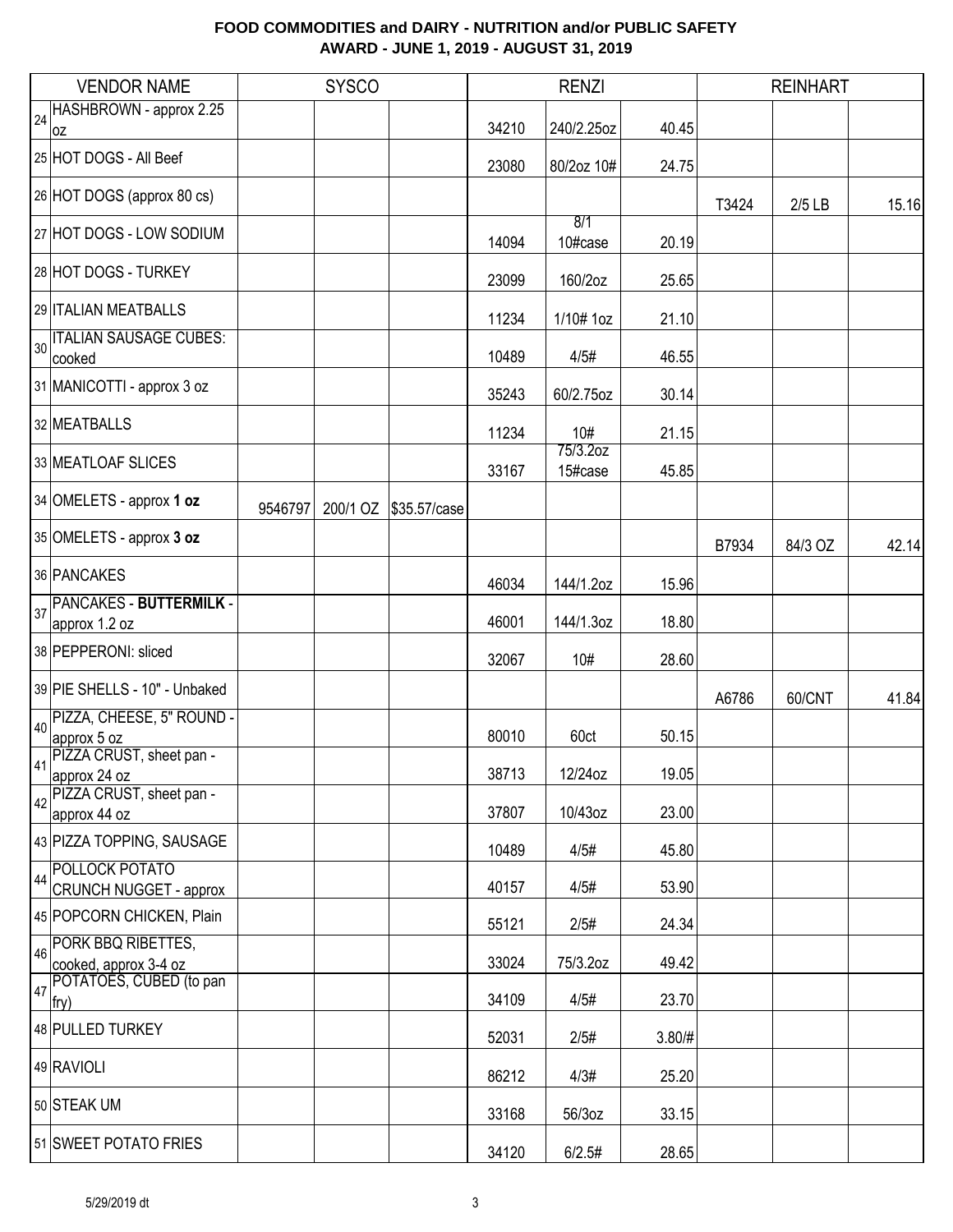|                | <b>VENDOR NAME</b>                       |         | <b>SYSCO</b> |              |       | <b>RENZI</b>        |        |              | <b>REINHART</b> |       |
|----------------|------------------------------------------|---------|--------------|--------------|-------|---------------------|--------|--------------|-----------------|-------|
| 52             | <b>STUFFED SHELLS - approx 2</b><br>0Z   |         |              |              | 35249 | 2/7.5#              | 40.17  |              |                 |       |
|                | 53 TATOR TOT - approx 1 oz               |         |              |              |       |                     |        | <b>BL642</b> | 6/5LB           | 24.17 |
| 54             | <b>TURKEY BREAST - raw,</b><br>frozen    |         |              |              | 52036 | $2/11$ #avg         | 2.75/H |              |                 |       |
|                | <b>UNBREADED FISH FILLETS -</b>          |         |              |              |       |                     |        |              |                 |       |
| 55             | approx 4 oz                              |         |              |              |       | 40/4oz              | 29.70  |              |                 |       |
|                | 56 UNBREADED VEAL PATTY -<br>approx 4 oz |         |              |              | 16334 | 40/4oz              | 38.40  |              |                 |       |
|                |                                          |         |              |              |       |                     |        |              |                 |       |
|                | 57 VEGGIE BURGER, regular                |         |              |              | 11100 | 48/3.4oz            | 51.60  |              |                 |       |
| 58             | <b>VEGGIE BURGER,</b><br>southwestern    |         |              |              | 11075 | 48/3.4oz            | 50.45  |              |                 |       |
|                | 59 WAFFLES                               |         |              |              |       |                     |        |              |                 |       |
|                |                                          |         |              |              | 46009 | 144/1.23oz          | 16.71  |              |                 |       |
|                | 60 WRAPS - 12"                           |         |              |              | 60048 | 6/12ct              | 15.45  |              |                 |       |
|                | <b>FISH</b>                              |         |              |              |       |                     |        |              |                 |       |
|                | 1 TUNA FISH - 12 oz                      |         |              |              | 43232 | 24/12oz in<br>water | 64.09  |              |                 |       |
|                |                                          |         |              |              |       | 6/66.5oz in         |        |              |                 |       |
|                | 2 TUNA FISH - 66.5 oz                    |         |              |              | 64025 | water               | 43.27  |              |                 |       |
|                | <b>EGGS</b>                              |         |              |              |       |                     |        |              |                 |       |
|                | 1 EGG PATTIES - 1 oz - frozen            |         |              |              | 27062 | 144/1oz             | 19.98  |              |                 |       |
| $\overline{2}$ | EGG PATTIES - 1.75 oz -<br>frozen        |         |              |              | 27092 | 144/1.75oz          | 32.50  |              |                 |       |
|                | 3 EGG PATTIES - 2 oz - frozen            |         |              |              | 27093 | 100/2oz             | 26.14  |              |                 |       |
|                | 4 FRESH EGGS - 30/doz                    | 4767038 | 1/30 DZ      | \$21.24/case |       |                     |        | L3694        | 15/DZ           | 11.29 |
|                | 5 PASTEURIZED EGGS - 15/2#               |         |              |              | 27048 | 15/2#               | 44.15  |              |                 |       |
|                | 6 PEELED HARD COOKED -<br>25#            |         |              |              | 28108 | 1/25#               | 46.39  |              |                 |       |
|                | <b>PASTA &amp; GRAINS</b>                |         |              |              |       |                     |        |              |                 |       |
|                | 1 BARLEY                                 |         |              |              |       |                     |        |              |                 |       |
|                |                                          |         |              |              | 78309 | 24/1#               | 20.38  |              |                 |       |
| $\overline{c}$ | <b>CASSEROLE ELBOW</b><br>NOODLES        |         |              |              | 76884 | 2/10#               | 19.24  |              |                 |       |
|                | 3 EGG NOODLES                            |         |              |              |       |                     |        | 25486        | $2/5$ LB        | 13.83 |
|                | 4 ELBOW MACARONI                         |         |              |              | 84073 | 20#                 | 15.48  |              |                 |       |
|                | 5 LASAGNA NOODLES                        |         |              |              | 76879 | 12/1#               | 14.40  |              |                 |       |
|                | 6 RICE - par boil - $25#$                |         |              |              | 66014 | 25#                 | 12.24  |              |                 |       |
|                | 7 RICE - par boil - $50#$                | 4323366 | 1/50 LB      | \$29.4/case  |       |                     |        |              |                 |       |
|                | 8   ROTINI - tricolor                    |         |              |              |       |                     |        | 28036        | 2/10 LB         | 23.03 |
|                | 9 ROTINI - plain                         |         |              |              | 84083 | 20#                 | 16.25  |              |                 |       |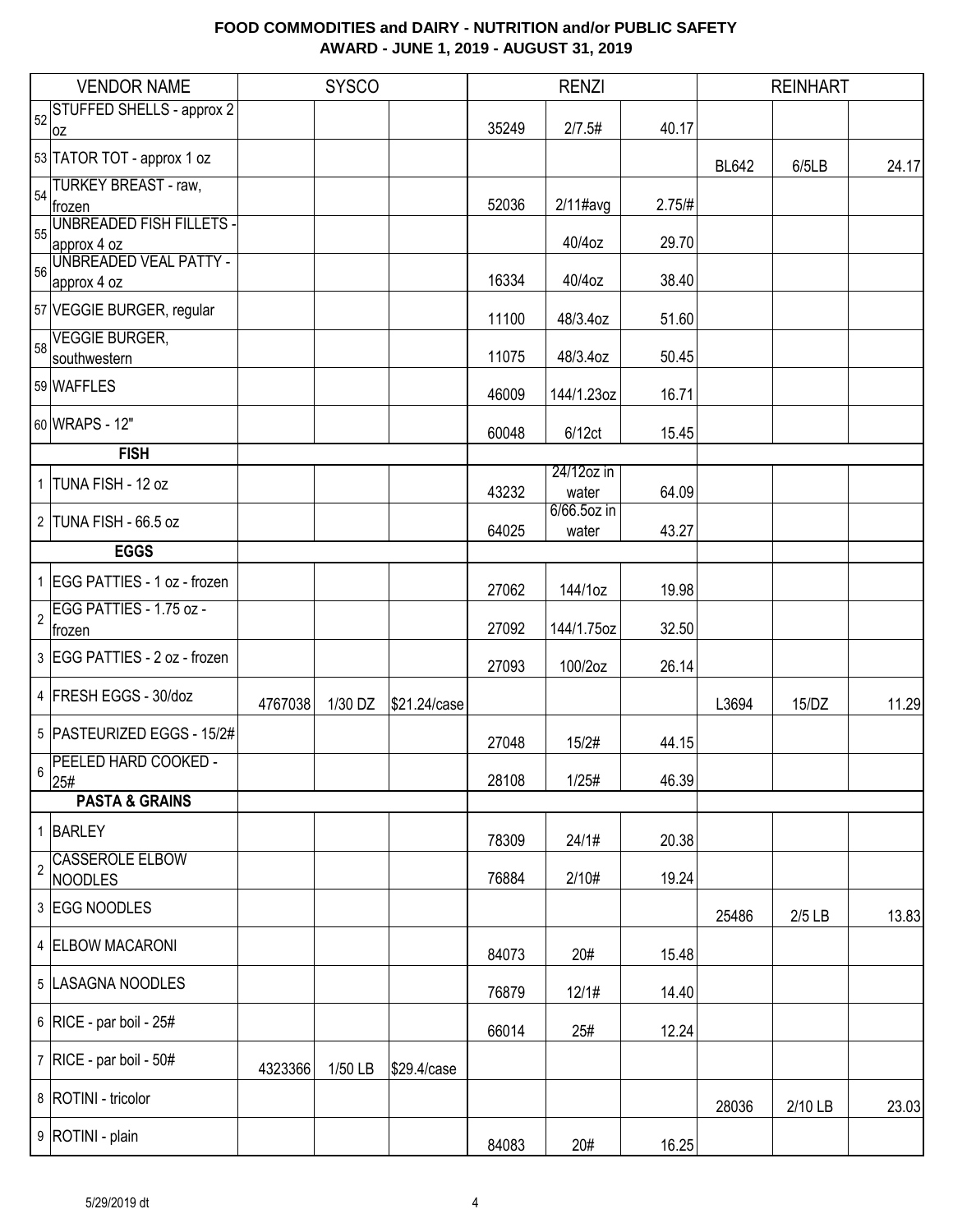|              | <b>VENDOR NAME</b>                        |         | <b>SYSCO</b> |              |                        | <b>RENZI</b> |       |       | <b>REINHART</b> |       |
|--------------|-------------------------------------------|---------|--------------|--------------|------------------------|--------------|-------|-------|-----------------|-------|
|              | 10 SHELLS - Medium Size                   |         |              |              | 76913                  | 20#          | 19.27 |       |                 |       |
|              | 11 SPAGHETTI                              |         |              |              | 84072                  | 20#          | 17.20 |       |                 |       |
|              | $12$ ZITI                                 |         |              |              | 84074                  | 2/10#        | 17.20 |       |                 |       |
|              | <b>BAKING PRODUCTS</b>                    |         |              |              |                        |              |       |       |                 |       |
|              | 1 BAKING COCOA                            |         |              |              | 92337                  | 6/5#         | 72.45 |       |                 |       |
|              | 2 BAKING POWDER                           |         |              |              | 68064                  | 6/5#         | 39.95 |       |                 |       |
|              | 3 BAKING SODA                             |         |              |              | 68058                  | 24/1#        | 15.24 |       |                 |       |
|              | 4 CANOLA OIL                              |         |              |              |                        |              |       | J2902 | 6/1 GAL         | 30.07 |
|              | 5 COCONUT: unsweetened                    | 4510921 | 5/2 LB       | \$26.02/case |                        |              |       |       |                 |       |
|              | 6 CORN STARCH                             |         |              |              | 91369                  | 24/1#        | 16.46 |       |                 |       |
|              | 7 CRAISINS                                | 6889125 | 1/10 LB      | \$26.01/case |                        |              |       |       |                 |       |
|              | 8 FLOUR - 25#                             |         |              |              | 10820                  | 2/25#        | 14.93 |       |                 |       |
|              | 9 FLOUR - 50#                             |         |              |              | 10864                  | 50#          | 16.25 |       |                 |       |
| 10           | PEANUT BUTTER CHIPS -<br>25#              |         |              |              | 75071<br>Special Order | 25#          | 65.75 |       |                 |       |
| $\vert$ 11   | SEMI-SWEET CHOCOLATE<br>CHIPS - 25#       |         |              |              | 92210                  | 25#          | 43.26 |       |                 |       |
|              | 12 SHORTENING                             |         |              |              |                        |              |       | MB164 | 50/LB           | 33.24 |
|              | 13 SUGAR, BROWN - 2#                      |         |              |              | 11183                  | 12/2#        | 24.20 |       |                 |       |
|              | 14 SUGAR, BROWN - 50#                     |         |              |              | 67009                  | 50#          | 32.35 |       |                 |       |
| 15           | <b>SUGAR, CONFECTIONERY -</b><br>2#       |         |              |              | 92205                  | 12/2#        | 23.95 |       |                 |       |
| 16           | SUGAR, CONFECTIONERY -<br>50#             |         |              |              | 67007                  | 50#          | 32.90 |       |                 |       |
|              | 17 SUGAR, GRANULATED - 5#                 |         |              |              | 96240                  | 8/5#         | 24.60 |       |                 |       |
|              | 18 SUGAR, GRANULATED - 50#                |         |              |              | 68395                  | 50#          | 29.25 |       |                 |       |
|              | 19 VANILLA EXTRACT - Gal                  |         |              |              | 96205                  | 4/1gal       | 31.07 | 26684 | 1/GAL           | 15.69 |
|              | 20 VEGETABLE OIL - Gal                    |         |              |              |                        |              |       | J2894 | 6/1 GAL         | 32.33 |
|              | 21 WALNUTS                                |         |              |              |                        |              |       | 23044 | 2/2.5 LB        | 32.42 |
|              | <b>INDIVIDUAL / BULK CEREALS</b>          |         |              |              |                        |              |       |       |                 |       |
| $\mathbf{1}$ | <b>BRAN FLAKES - Individual - 1</b><br>0Z |         |              |              | 75488                  | 96/1oz       | 24.40 |       |                 |       |
|              | 2 BRAN FLAKES - Bulk - 35 oz              |         |              |              | 92331                  | 4/35oz       | 14.15 |       |                 |       |
|              | 3 CHEERIOS - Individual - 1 oz            |         |              |              | 84160                  | 96/1oz       | 19.61 |       |                 |       |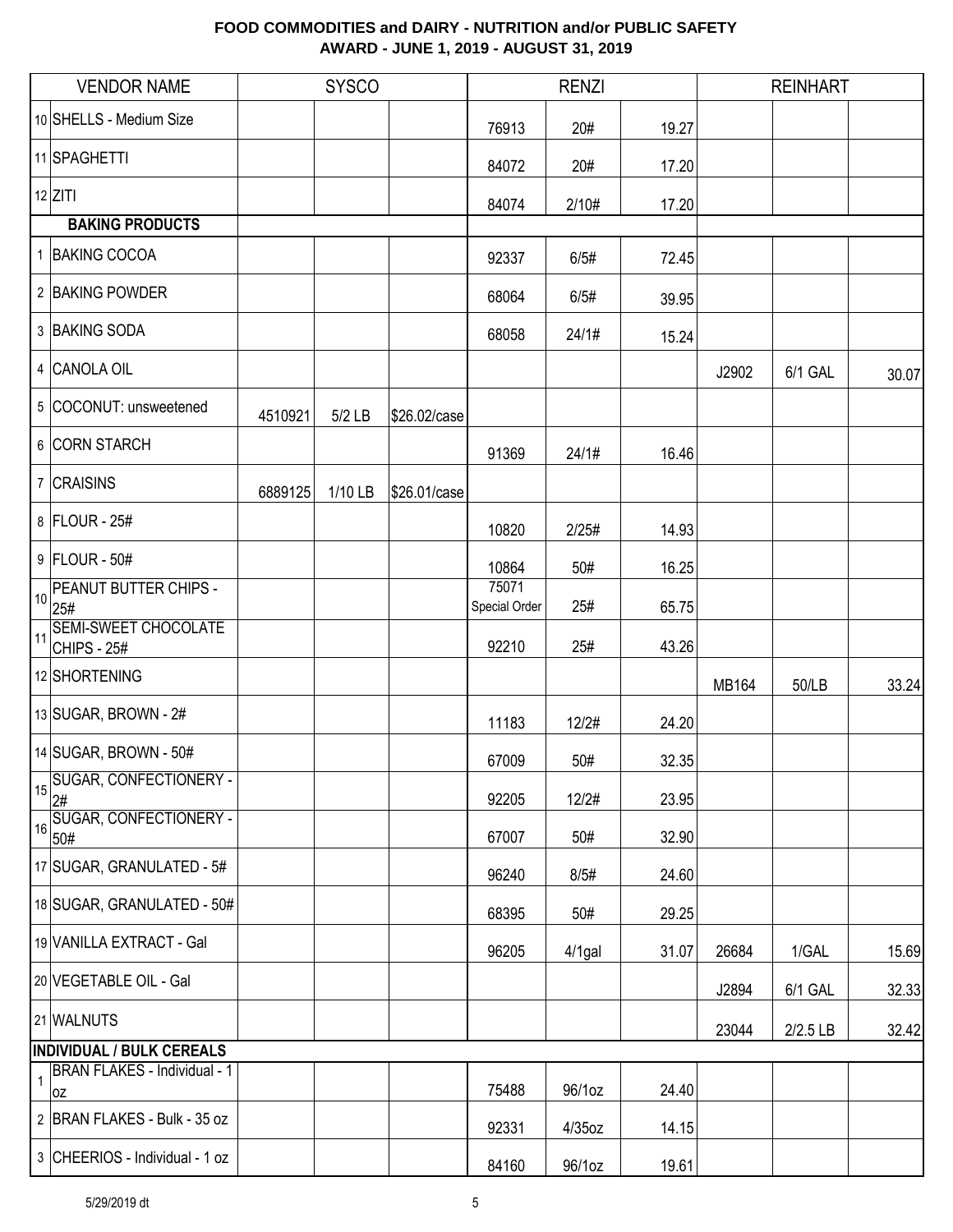|                         | <b>VENDOR NAME</b>                                   |         | <b>SYSCO</b> |              |       | <b>RENZI</b> |       | <b>REINHART</b> |  |
|-------------------------|------------------------------------------------------|---------|--------------|--------------|-------|--------------|-------|-----------------|--|
|                         | CHEERIOS - Bulk - 29 oz - 35                         |         |              |              |       |              |       |                 |  |
| $\overline{\mathbf{4}}$ | loz                                                  |         |              |              | 76254 | $4/35$ oz    | 14.35 |                 |  |
| 5                       | CINNAMON TOASTIES -                                  |         |              |              |       |              |       |                 |  |
|                         | Individual - 1 oz                                    |         |              |              | 84065 | 96/1oz       | 19.33 |                 |  |
| 6                       | <b>CINNAMON TOASTIES - Bulk</b><br>$-32$ oz $-35$ oz |         |              |              | 92334 | $4/35$ oz    | 22.97 |                 |  |
|                         | CORN FLAKES - Individual -                           |         |              |              |       |              |       |                 |  |
| $\overline{7}$          | $1$ oz                                               |         |              |              | 76496 | 96/1oz       | 19.25 |                 |  |
| 8                       | CORN FLAKES - Bulk - 32 oz                           |         |              |              |       |              |       |                 |  |
|                         | 35 oz                                                |         |              |              | 76255 | $4/35$ oz    | 12.99 |                 |  |
| 9                       | <b>CREAM OF WHEAT - Bulk -</b><br>28 oz - 35 oz      |         |              |              | 85523 | 12/28oz      | 26.10 |                 |  |
|                         | <b>CREAM OF WHEAT -</b>                              |         |              |              |       |              |       |                 |  |
| 10                      | Individual - 1 oz                                    |         |              |              |       | No Bid       |       |                 |  |
| 11                      | <b>FROSTED FLAKES -</b>                              |         |              |              |       |              |       |                 |  |
|                         | Individual - 1 oz                                    |         |              |              | 10522 | 96/1oz       | 21.15 |                 |  |
|                         | 12 FROSTED FLAKES - Bulk -                           |         |              |              |       |              |       |                 |  |
|                         | 35 oz - 45 oz                                        | 6781587 | 4/35 OZ      | \$15.99/case |       |              |       |                 |  |
|                         | 13 OATMEAL - Individual - 1 oz                       |         |              |              | 76593 | 48/1oz       | 9.25  |                 |  |
|                         |                                                      |         |              |              |       |              |       |                 |  |
|                         | 14 QUICK OATS - 35 oz - 45 oz                        |         |              |              | 85522 | 12/42oz      | 28.75 |                 |  |
|                         | 15 RAISIN BRAN - Individual - 1                      |         |              |              |       |              |       |                 |  |
|                         | 0Z                                                   |         |              |              | 10519 | 96/1oz       | 19.98 |                 |  |
|                         | 16 RAISIN BRAN - Bulk - 35 oz                        |         |              |              | 76243 | $4/35$ oz    | 15.45 |                 |  |
|                         |                                                      |         |              |              |       |              |       |                 |  |
|                         | 17 SPECIAL K - Individual - 1 oz                     |         |              |              | 84026 | 96/1oz       | 25.78 |                 |  |
|                         | 18 RICE CRISPIES - Individual -                      |         |              |              |       |              |       |                 |  |
|                         | 1 oz                                                 |         |              |              | 10634 | 96/1oz       | 21.14 |                 |  |
|                         | RICE CRISPIES - Bulk - 32 oz                         |         |              |              |       |              |       |                 |  |
|                         | $-35$ oz<br>SHREDDED WHEAT -                         |         |              |              | 76256 | $4/35$ oz    | 15.41 |                 |  |
| 20                      | Individual - 1 oz - 1.2 oz                           |         |              |              | 10518 | 96/1oz       | 25.20 |                 |  |
|                         | 21 SHREDDED WHEAT - Bulk -                           |         |              |              |       |              |       |                 |  |
|                         | 32 oz - 35 oz                                        |         |              |              | 76253 | 4/35oz       | 25.15 |                 |  |
| 22                      | <b>TOOTIE FRUTIES - Individual</b>                   |         |              |              |       |              |       |                 |  |
|                         | - 1 oz<br><b>TOOTIE FRUTIES - Bulk - 35</b>          |         |              |              | 10520 | 96/1oz       | 21.05 |                 |  |
| 23                      | 0Z                                                   |         |              |              | 92336 | $4/35$ oz    | 16.09 |                 |  |
|                         | <b>DESSERT MIXES</b>                                 |         |              |              |       |              |       |                 |  |
|                         | 1 ANGEL FOOD CAKE - 12/1#                            |         |              |              |       |              |       |                 |  |
|                         |                                                      |         |              |              | 17919 | 12/16oz      | 42.21 |                 |  |
|                         | 2 APPLE PIE FILLING - #10                            |         |              |              |       |              |       |                 |  |
|                         |                                                      |         |              |              | 73066 | 6/#10        | 42.73 |                 |  |
|                         | 3 BROWNIE MIX - 6/5#                                 |         |              |              | 28038 | 6/5#         | 26.65 |                 |  |
|                         | 4 BROWNIE MIX, Sugar Free                            |         |              |              |       |              |       |                 |  |
|                         |                                                      |         |              |              |       | No Bid       |       |                 |  |
|                         | 5 CAKE MIX, CARROT                                   |         |              |              | 28139 | 6/5#         | 36.49 |                 |  |
| 6                       | CAKE MIX, CARROT, Sugar                              |         |              |              |       |              |       |                 |  |
|                         | Free                                                 |         |              |              |       | No Bid       |       |                 |  |
|                         | 7 CAKE MIX, CHOCOLATE                                |         |              |              |       |              |       |                 |  |
|                         | CAKE MIX, CHOCOLATE,                                 |         |              |              | 27955 | 6/5#         | 26.10 |                 |  |
| 8                       | Sugar Free                                           |         |              |              |       | No Bid       |       |                 |  |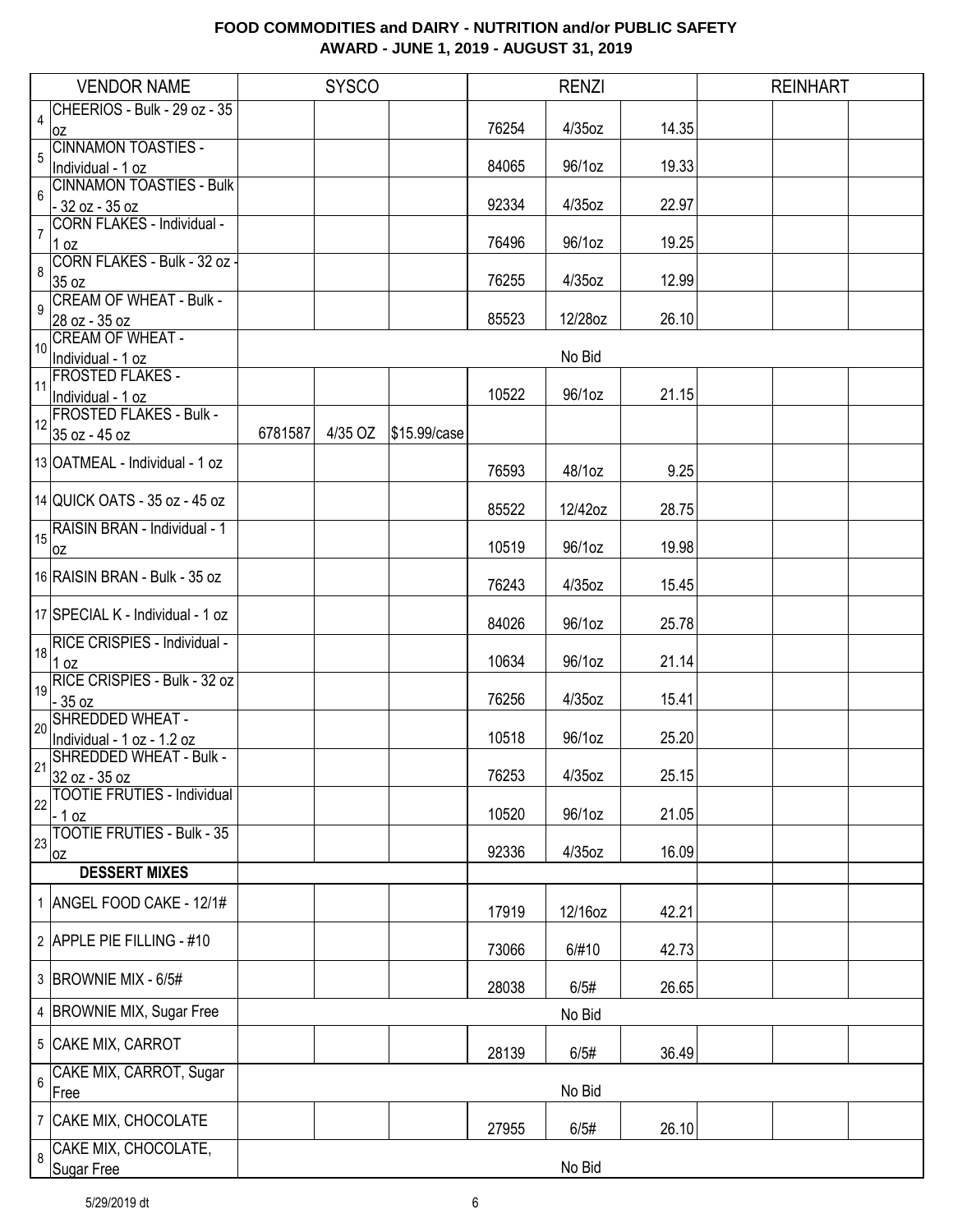|                  | <b>VENDOR NAME</b>                                                      |         | <b>SYSCO</b> |              |                        | <b>RENZI</b>      |       |       | <b>REINHART</b> |        |
|------------------|-------------------------------------------------------------------------|---------|--------------|--------------|------------------------|-------------------|-------|-------|-----------------|--------|
|                  | 9 CAKE MIX, SPICE                                                       | 6048904 | 6/5LB        | \$67.01/case | 28250<br>Special Order | 6/5#              | 41.75 |       |                 |        |
|                  | 10 CAKE MIX, YELLOW                                                     |         |              |              | 27973                  | 6/5#              | 23.70 |       |                 |        |
|                  | 11 CAKE MIX, WHITE                                                      |         |              |              | 28221                  | 6/5#              | 23.94 |       |                 |        |
| 12               | CAKE MIX, WHITE, Sugar<br>Free                                          |         |              |              |                        | No Bid            |       |       |                 |        |
|                  | 13 CHEESECAKE                                                           |         |              |              | 28216                  | 6/4#              | 59.50 |       |                 |        |
|                  | 14 GINGERBREAD MIX                                                      |         |              |              | 28114<br>Special Order | 6/5#              | 37.30 |       |                 |        |
|                  | ICING, READY TO SPREAD:<br>15 MUST BE SHELF STABLE:<br>Chocolate - 12 # |         |              |              | 45314<br>Special Order | 12#               | 22.90 | 72082 | 12/LB           | 25.15  |
|                  | ICING, READY TO SPREAD:<br>16 MUST BE SHELF STABLE:<br>Vanilla - 12#    |         |              |              | 45315                  | 12#               | 21.50 |       |                 |        |
| 17               | ICING, CHOCOLATE, Sugar<br>Free                                         |         |              |              |                        | No Bid            |       |       |                 |        |
|                  | 18 ICING, WHITE, Sugar Free                                             |         |              |              |                        | No Bid            |       |       |                 |        |
|                  | 19 MUFFIN MIX, BANANA NUT                                               |         |              |              | 28014                  | 6/5#              | 52.99 |       |                 |        |
|                  | 20 MUFFIN MIX, BASIC                                                    |         |              |              |                        |                   |       | J7662 | 6/5 LB          | 22.77  |
|                  | 21 MUFFIN MIX, BLUEBERRY                                                |         |              |              | 28424<br>Special Order | 6/5#              | 25.30 |       |                 |        |
|                  | 22 MUFFIN MIX, BRAN                                                     |         |              |              | 76608                  | 6/5#              | 51.79 |       |                 |        |
|                  | 23 MUFFIN MIX, CORN                                                     |         |              |              | 28217                  | 6/5#              | 28.74 |       |                 |        |
|                  | 24 MUFFIN MIX, HONEY BRAN                                               |         |              |              | 28225                  | 6/5#              | 40.95 |       |                 |        |
|                  | <b>COOKING PRODUCTS</b>                                                 |         |              |              |                        |                   |       |       |                 |        |
|                  | 1 BEEF BASE                                                             |         |              |              | 57728                  | 12/1#             | 22.15 |       |                 |        |
|                  | 2 BEEF BASE, LOW SODIUM                                                 |         |              |              | 57716                  | 12/1#             | 58.20 |       |                 |        |
|                  | 3 BEEF BROTH, LOW SODIUM                                                |         |              |              |                        | No Bid            |       |       |                 |        |
|                  | 4 BISQUICK MIX                                                          |         |              |              | 28237                  | 6/5#              | 24.96 |       |                 |        |
|                  | 5 BREAD CRUMBS, ITALIAN                                                 |         |              |              | 29131                  | 6/5#              | 27.25 |       |                 |        |
|                  | 6 CHICKEN BROTH                                                         |         |              |              | 36580                  | 12/48oz           | 26.06 |       |                 |        |
| $\overline{7}$   | <b>CHICKEN BROTH, LOW</b><br>SODIUM                                     |         |              |              |                        | No Bid            |       |       |                 |        |
|                  | 8 CHICKEN GRAVY                                                         |         |              |              | 58109<br>Special Order | 12/50oz           | 33.55 | 22998 | 12/48 OZ        | 44.80  |
| $\boldsymbol{9}$ | <b>CHICKEN GRAVY, LOW</b><br>SODIUM                                     |         |              |              | 28448                  | 8/15oz<br>Poultry | 27.30 |       |                 |        |
|                  | 10 CHICKEN BASE - 1#                                                    |         |              |              | 57729                  | 12/1#             | 28.50 |       |                 |        |
|                  | 11 CHICKEN BASE - $5#$                                                  |         |              |              | 57759<br>Special Order | 2/5#              | 49.50 | 22562 | 4/5 LB          | 117.17 |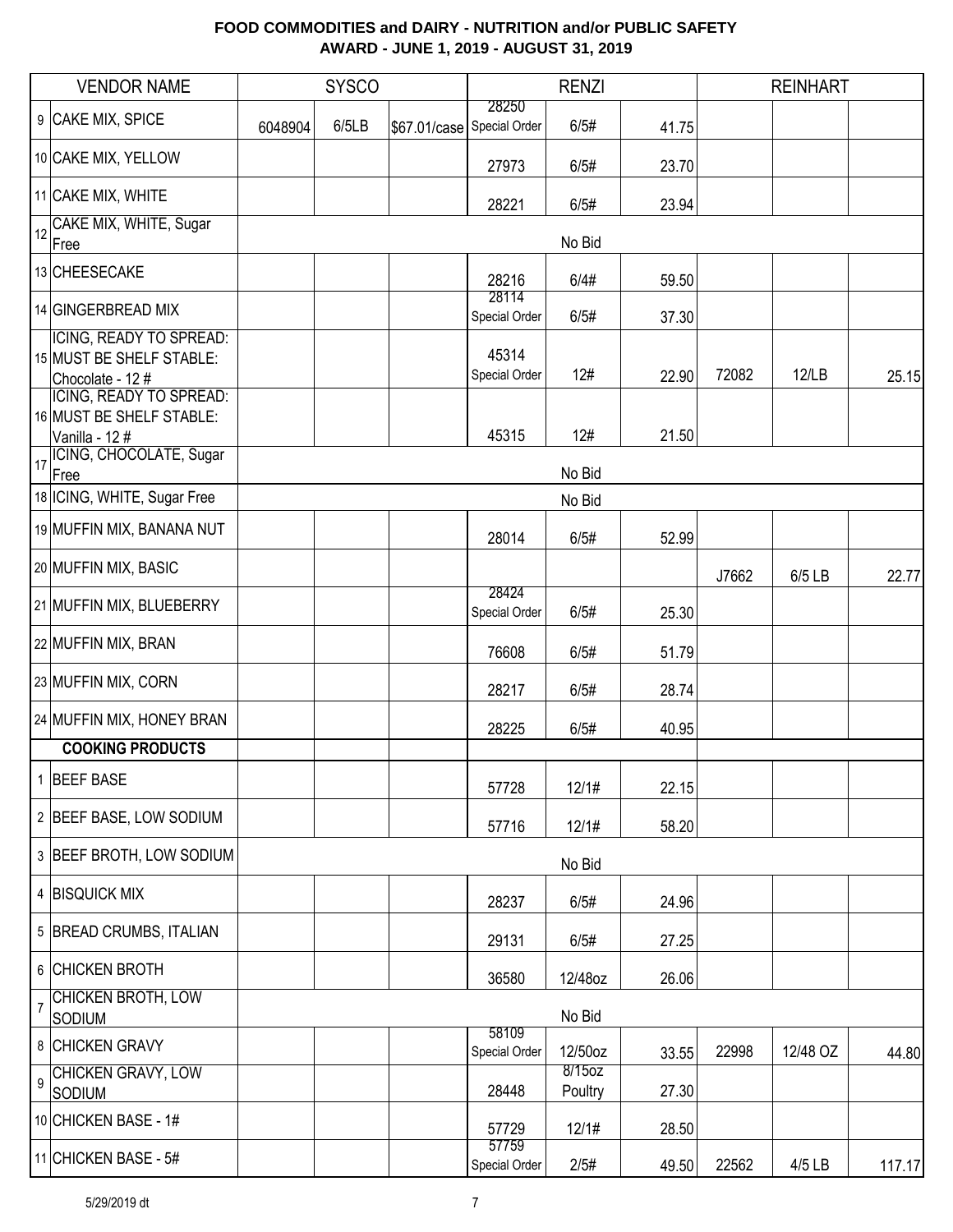|                | <b>VENDOR NAME</b>                                                                                                                      |         | <b>SYSCO</b> |                       |                        | <b>RENZI</b>       |                |       | <b>REINHART</b> |       |
|----------------|-----------------------------------------------------------------------------------------------------------------------------------------|---------|--------------|-----------------------|------------------------|--------------------|----------------|-------|-----------------|-------|
| 12             | CHICKEN BASE, LOW                                                                                                                       |         |              |                       |                        |                    |                |       |                 |       |
|                | SODIUM                                                                                                                                  |         |              |                       | 57715                  | 12/1#              | 53.90          |       |                 |       |
|                | 13 CRISPY ONIONS                                                                                                                        |         |              |                       | 73125                  | 6/24oz             | 33.24          |       |                 |       |
|                | 14 FALAFEL                                                                                                                              | 8022297 | $2/5$ LB     | \$26.5/case           |                        |                    |                |       |                 |       |
|                | <b>INSTANT BROTH &amp;</b><br>15 SEASONING - BEEF, LOW<br>SODIUM<br><b>INSTANT BROTH &amp;</b><br>16 SEASONING - CHICKEN,<br>LOW SODIUM |         |              |                       | 91235<br>91236         | 300/4gm<br>300/4gm | 34.23<br>34.23 |       |                 |       |
|                | 17 MINCED GARLIC, IN LIQUID                                                                                                             |         |              |                       |                        |                    |                |       |                 |       |
|                |                                                                                                                                         |         |              |                       | 68103                  | $6/35$ oz          | 32.24          |       |                 |       |
|                | 18 PANCAKE MIX                                                                                                                          |         |              |                       | 28085                  | 6/5#               | 20.23          |       |                 |       |
|                | 19 PORK GRAVY MIX                                                                                                                       |         |              |                       |                        |                    |                | 26942 | 8/16 OZ         | 31.84 |
| 20             | PORK GRAVY MIX, LOW<br>SODIUM                                                                                                           | 8877714 | 8/16 OZ      | \$35.48/case          |                        |                    |                |       |                 |       |
|                | 21 SOY SAUCE, LOW SODIUM                                                                                                                |         |              |                       | 37300<br>Special Order | $6/0.5$ gal        | 37.65          | 20348 | 6/.5 GAL        | 38.71 |
| 22             | <b>STUFFING MIX, CHICKEN -</b><br>6/3.5#                                                                                                |         |              |                       | 65040                  | $6/55$ oz          | 56.89          |       |                 |       |
|                | 23 STUFFING MIX,<br>CORNBREAD - 6/3.5#                                                                                                  |         |              |                       | 65034                  | 6/28oz             | 34.17          |       |                 |       |
| 24             | <b>SWEETENED CONDENSED</b><br><b>MILK</b>                                                                                               | 9312596 |              | 24/14 OZ \$44.9/case  |                        |                    |                |       |                 |       |
|                | 25 TEMPURA BATTER                                                                                                                       | 4979027 | 6/5 LB       | \$48.7/case           |                        |                    |                |       |                 |       |
|                | THICK-IT INSTANT<br>26 HEALTHCARE FOOD<br>THICKENER - PC                                                                                |         |              |                       |                        |                    |                | E2218 | 100/6.5G        | 15.00 |
|                | THICK-IT INSTANT<br>27 HEALTHCARE FOOD<br>THICKENER - Bulk                                                                              |         |              |                       | 76732                  | 25#                | 63.45          |       |                 |       |
|                | 28 TOFU                                                                                                                                 | 0684936 |              | 12/14 OZ \$16.72/case | 88520                  | 6/4#               | 31.45          |       |                 |       |
|                | 29 TURKEY GRAVY MIX<br>TURKEY GRAVY MIX, LOW                                                                                            |         |              |                       | 57698                  | 8/16oz<br>8/15oz   | 36.50          |       |                 |       |
| 30             | SODIUM                                                                                                                                  |         |              |                       | 28448<br>57696         | Poultry            | 27.30          |       |                 |       |
|                | 31 VEGETABLE BASE                                                                                                                       |         |              |                       | Special Order          | 6/1#               | 20.25          | 28138 | 6/1 LB          | 28.96 |
|                | 32 VINEGAR                                                                                                                              |         |              |                       | 56100                  | $4/1$ gal          | 6.35           |       |                 |       |
|                | 33 WORCESTERSHIRE SAUCE                                                                                                                 |         |              |                       | 75181                  | 4/1gal             | 24.75          |       |                 |       |
| 34             | <b>WORCESTERSHIRE SAUCE,</b><br>LOW SODIUM                                                                                              |         |              |                       |                        | No Bid             |                |       |                 |       |
|                | <b>SALAD DRESSINGS</b>                                                                                                                  |         |              |                       |                        |                    |                |       |                 |       |
|                | <b>SALAD DRESSING Low Fat</b>                                                                                                           |         |              |                       |                        |                    |                |       |                 |       |
| $\overline{2}$ | French<br><b>SALAD DRESSING Low Fat</b><br>Ranch                                                                                        | 4086575 | 4/1GAL       | \$38.82/case          | 56058                  | $4/1$ gal          | 33.23          |       |                 |       |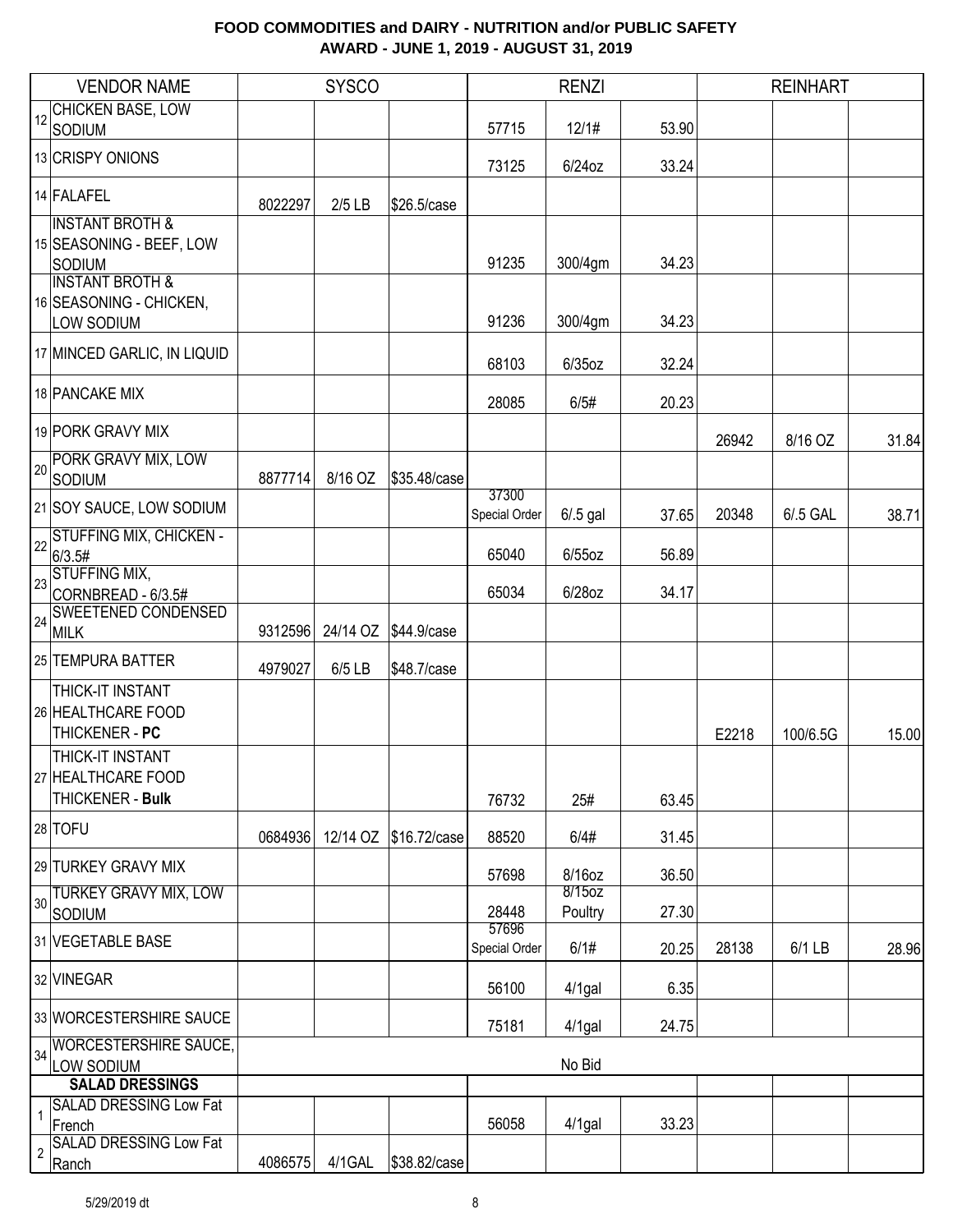|    | <b>VENDOR NAME</b>                              |         | <b>SYSCO</b> |              |                        | <b>RENZI</b> |       |       | <b>REINHART</b> |       |
|----|-------------------------------------------------|---------|--------------|--------------|------------------------|--------------|-------|-------|-----------------|-------|
| 3  | <b>SALAD DRESSING Low Fat</b>                   |         |              |              |                        |              |       |       |                 |       |
|    | Golden Italian<br><b>SALAD DRESSING Low Fat</b> |         |              |              | 56025                  | $4/1$ gal    | 28.56 |       |                 |       |
| 4  | Thousand Island                                 |         |              |              | 56147                  | $4/1$ gal    | 34.22 |       |                 |       |
|    | 5 SALAD DRESSING Catalina                       |         |              |              | 67266                  | 4/1gal       | 40.39 |       |                 |       |
|    | 6 SALAD DRESSING Italian                        |         |              |              | 56176                  | 4/1gal       | 31.35 |       |                 |       |
|    | 7 SALAD DRESSING Ranch                          |         |              |              | 56171                  | $4/1$ gal    | 32.40 |       |                 |       |
| 8  | <b>SALAD DRESSING Thousand</b><br>Island        |         |              |              | 56175                  | 4/1gal       | 31.19 |       |                 |       |
| 9  | <b>SALAD DRESSING POWDER</b><br>MIX, Italian    |         |              |              | 28215                  | 12/7.6oz     | 27.44 |       |                 |       |
|    | <b>SPICES</b>                                   |         |              |              |                        |              |       |       |                 |       |
|    | 1 BASIL LEAVES                                  |         |              |              | 68055<br>Special Order | $3/20$ oz    | 25.84 | 10510 | 12/OZ           | 12.18 |
|    | 2 BASIL, CRUSHED                                |         |              |              | 68023<br>Special Order | $6/12$ oz    | 45.90 |       |                 |       |
|    | 3 BLACK PEPPER                                  |         |              |              | 68554<br>Special Order | 12/16oz      | 70.79 | 24108 | 18/OZ           | 13.43 |
|    | 4 CELERY SALT                                   |         |              |              | 68122                  | $6/36$ oz    | 31.25 |       |                 |       |
|    | 5 CHILI POWDER                                  |         |              |              | 69275                  | $6/16$ oz    | 33.65 |       |                 |       |
|    | 6 CHIVES, DRIED                                 | 5096490 | 6/#10        | \$29.37/case | 68086                  | $6/1$ oz     | 27.98 |       |                 |       |
|    | 7 CINNAMON                                      |         |              |              | 68090                  | $6/18$ oz    | 46.89 | 24180 | 15/OZ           | 7.49  |
|    | 8 CRUSHED RED PEPPER                            |         |              |              | 68269                  | $6/12$ oz    | 27.54 |       |                 |       |
|    | 9 DILL WEED                                     |         |              |              |                        | 12/4oz       | 42.57 | 10512 | 5/OZ            | 11.08 |
|    | 10 GARLIC, GRANULATED                           |         |              |              | 68154<br>Special Order | 12/20oz      | 72.90 | 24210 | 24/OZ           | 12.99 |
|    | 11 GARLIC POWDER                                |         |              |              | 68157<br>Special Order | 12/16oz      | 72.90 | 24042 | 21/OZ           | 11.31 |
|    | 12 GROUND GINGER                                |         |              |              | 68150<br>Special Order | 12/14oz      | 64.00 | 24054 | 16/OZ           | 14.12 |
|    | 13 LEMON PEPPER                                 |         |              |              | 68296                  | $6/28$ oz    | 60.99 |       |                 |       |
| 14 | <b>MONTREAL STEAK</b><br><b>SEASONING</b>       |         |              |              | 68343                  | 6/26oz       | 48.75 |       |                 |       |
| 15 | MRS. DASH SALT<br>SUBSTITUTE - ORIGINAL         |         |              |              |                        |              |       | 13694 | 19/OZ           | 12.77 |
|    | 16 NUTMEG                                       |         |              |              | 68186                  | $6/16$ oz    | 90.60 |       |                 |       |
|    | 17 ONIONS, dehydrated                           |         |              |              | 68241                  | 6/14oz       | 34.05 |       |                 |       |
|    | 18 ONION POWDER                                 |         |              |              | 68191                  | $6/20$ oz    | 34.97 |       |                 |       |
|    | 19 OREGANO                                      |         |              |              |                        |              |       | 24252 | 24/OZ           | 23.31 |
|    | 20 PAPRIKA                                      |         |              |              | 69335                  | $6/16$ oz    | 34.17 |       |                 |       |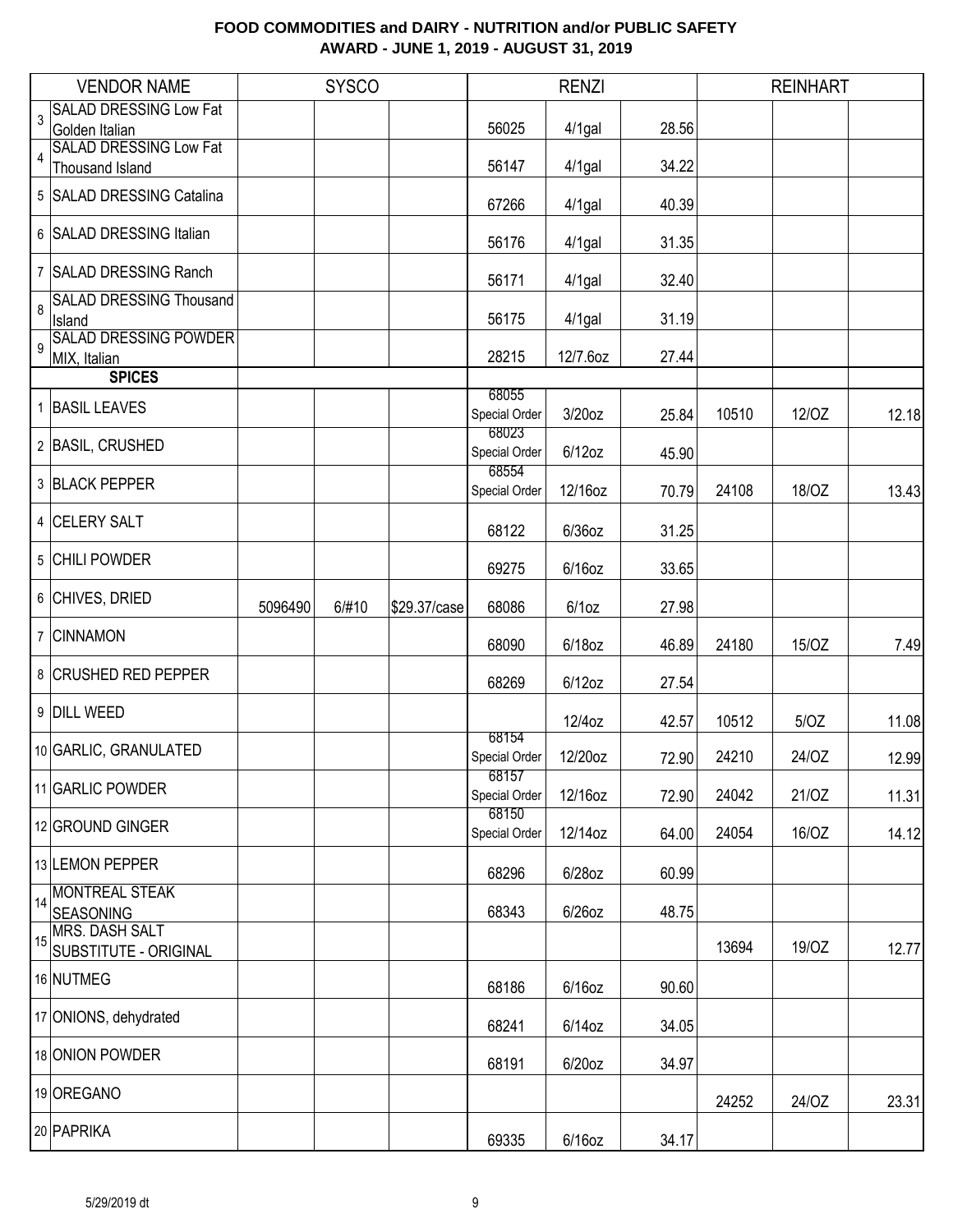|                | <b>VENDOR NAME</b>                                 |         | <b>SYSCO</b> |                                |       | <b>RENZI</b> |       |       | <b>REINHART</b> |       |
|----------------|----------------------------------------------------|---------|--------------|--------------------------------|-------|--------------|-------|-------|-----------------|-------|
|                | 21 PARSLEY FLAKES                                  |         |              |                                | 68152 | $6/16$ oz    | 46.18 |       |                 |       |
|                | 22 POULTRY SEASONING                               |         |              |                                | 69268 | 6/12oz       | 50.94 |       |                 |       |
|                | 23 TACO SEASONING                                  |         |              |                                | 56683 | 5#           | 13.59 |       |                 |       |
|                | <b>SOUP</b>                                        |         |              |                                |       |              |       |       |                 |       |
| 1              | <b>CHICKEN NOODLE LO-SO -</b>                      |         |              |                                |       |              |       |       |                 |       |
|                | 7.5 oz                                             |         |              | 4104469 24/7.25OZ \$20.91/case |       |              |       |       |                 |       |
| $\overline{2}$ | CHICKEN NOODLE LO-SO -<br>50 oz                    |         |              |                                | 11892 | 12/50oz      | 41.45 |       |                 |       |
|                |                                                    |         |              |                                |       |              |       |       |                 |       |
|                | 3 CREAM OF CELERY - 7.5 oz                         |         |              |                                |       | No Bid       |       |       |                 |       |
| 4              | CREAM OF CELERY,                                   |         |              |                                |       |              |       |       |                 |       |
|                | CONDENSED - 50 oz<br><b>CREAM OF CHICKEN - 7.5</b> |         |              |                                | 76592 | 12/50oz      | 38.09 |       |                 |       |
| 5              | 0Z                                                 |         |              |                                | 36699 | 24/7.25oz    | 20.98 |       |                 |       |
| 6              | <b>CREAM OF CHICKEN, LO-</b>                       |         |              |                                |       |              |       |       |                 |       |
|                | SO - 7.5 oz                                        |         |              |                                |       | No Bid       |       |       |                 |       |
| 7              | <b>CREAM OF MUSHROOM -</b>                         |         |              |                                |       | 24/7.25oz    |       |       |                 |       |
|                | 7.5 oz<br><b>CREAM OF MUSHROOM -</b>               |         |              |                                | 36670 |              | 19.30 |       |                 |       |
| 9              | 50 oz                                              | 4040382 |              | 12/50 OZ \$46.99/case          |       |              |       |       |                 |       |
|                | <b>CREAM OF MUSHROOM LO-</b>                       |         |              |                                |       |              |       |       |                 |       |
| 10             | SO #5                                              |         |              |                                | 36671 | 24/7.25oz    | 18.78 |       |                 |       |
|                | 11 TOMATO - 7.5 oz                                 |         |              |                                | 76590 | 24/7.25oz    | 17.66 |       |                 |       |
| 12             | TOMATO, CONDENSED - 50                             |         |              |                                |       |              |       |       |                 |       |
|                | 0Z                                                 |         |              |                                | 11890 | 12/50oz      | 31.10 |       |                 |       |
|                | 13 TOMATO LO-SO - #5                               | 4146445 |              | 12/50 OZ \$45.31/case          |       |              |       |       |                 |       |
|                | 14 TOMATO LO-SO - 7.5 oz                           |         |              |                                | 36994 | 24/7.25oz    | 17.73 |       |                 |       |
|                | 15 VEGETABLE LO-SO - 7.5 oz                        |         |              |                                | 36997 | 24/7.25oz    | 19.29 |       |                 |       |
|                | <b>FROZEN DESSERTS</b>                             |         |              |                                |       |              |       |       |                 |       |
|                |                                                    |         |              |                                |       |              |       |       |                 |       |
|                | 1 APPLE PIE RAW                                    |         |              |                                | 48034 | 6/46oz       | 30.97 |       |                 |       |
|                | 2 APPLE PIE BAKED                                  |         |              |                                | 48336 | 6/10"        | 39.20 |       |                 |       |
|                |                                                    |         |              |                                |       |              |       |       |                 |       |
|                | 3 APPLE PIE SUGAR FREE                             |         |              |                                |       |              |       | D6966 | 6/38 OZ         | 37.17 |
|                | 4 BERRY MEDLEY                                     |         |              |                                |       |              |       | G2056 | 10/LB           | 24.76 |
|                | 5 BLUEBERRY PIE RAW                                |         |              |                                | 48092 | 6/46oz       | 41.90 |       |                 |       |
|                | <b>BLUEBERRY PIE, DIET</b>                         |         |              |                                |       |              |       |       |                 |       |
| 6              | <b>SUGAR FREE</b>                                  |         |              |                                |       | No Bid       |       |       |                 |       |
|                | 7 BOSTON CREAM PIE                                 |         |              |                                |       |              |       | B5370 | 6/33 OZ         | 38.68 |
|                | 8 CARROT CAKE premade                              |         |              |                                | 48042 | 4/96oz       | 68.94 |       |                 |       |
|                | 9 CHERRY PIE RAW                                   |         |              |                                | 48030 | 6/46oz       | 40.34 |       |                 |       |
| 10             | CHERRY PIE, DIET SUGAR<br>FRFF                     |         |              |                                |       | No Bid       |       |       |                 |       |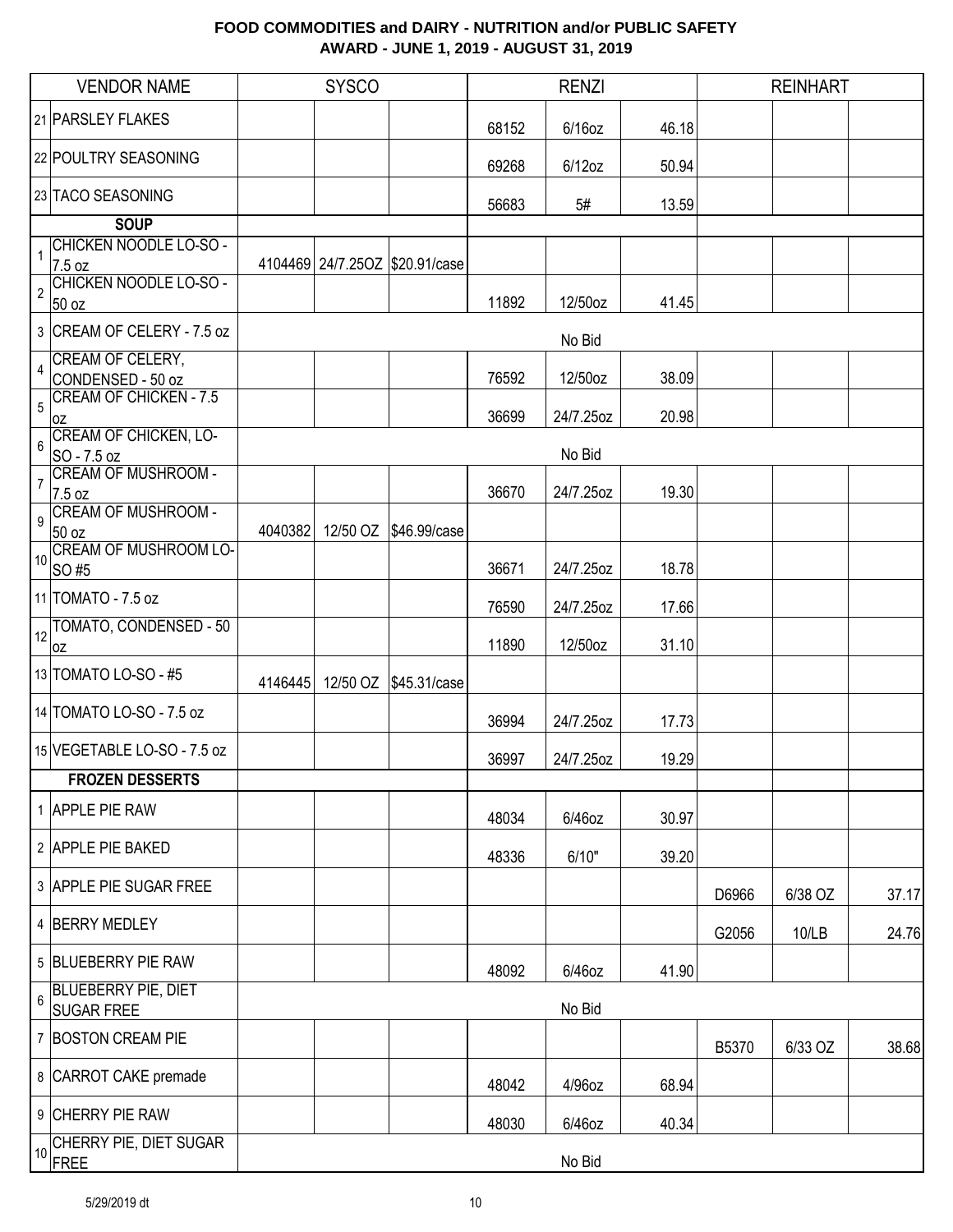|                                          | <b>VENDOR NAME</b>                                                                                             |         | <b>SYSCO</b> |                                |       | <b>RENZI</b>         |       |       | <b>REINHART</b> |       |
|------------------------------------------|----------------------------------------------------------------------------------------------------------------|---------|--------------|--------------------------------|-------|----------------------|-------|-------|-----------------|-------|
|                                          | 11 CREAM PIE: Banana Cream                                                                                     |         |              |                                | 48176 | 6/27oz               | 33.07 |       |                 |       |
|                                          | 12 CREAM PIE: Chocolate                                                                                        |         |              |                                | 48089 | 6/10"                | 32.95 |       |                 |       |
|                                          | 13 CREAM PIE: Coconut Cream                                                                                    |         |              |                                | 48024 | $6/27$ oz            | 32.91 |       |                 |       |
|                                          | 14 FRUIT OF THE FOREST PIE                                                                                     |         |              |                                | 48040 | 6/10"                | 51.80 |       |                 |       |
|                                          | 15 ICE CREAM, CHOCOLATE -<br>approx 4 oz                                                                       |         |              |                                | 71012 | 24/4oz               | 7.04  |       |                 |       |
| $\frac{1}{16}$                           | <b>ICE CREAM, STRAWBERRY -</b><br>approx 4 oz                                                                  |         |              |                                | 71013 | 24/4oz               | 7.04  |       |                 |       |
| $\frac{1}{17}$                           | ICE CREAM, VANILLA -<br>approx 4 oz                                                                            |         |              |                                | 71011 | 24/4oz               | 7.04  |       |                 |       |
| $\begin{array}{c} \hline \end{array}$ 18 | ICE CREAM, VANILLA -<br>LACTOSE - approx 4 oz                                                                  | 1819242 | 24/4 OZ      | \$9.3/case                     |       |                      |       |       |                 |       |
|                                          | <b>ICE CREAM, NSA</b><br>19 ICE UREANS, IL. 1970<br>CHOCOLATE - approx 4 oz<br><b>ICE CREAM, NSA VANILLA -</b> |         |              |                                | 71002 | 24/4oz<br><b>NSA</b> | 7.38  |       |                 |       |
| 20                                       | approx 4 oz                                                                                                    |         |              |                                | 71009 | 24/4oz SF            | 7.38  |       |                 |       |
|                                          | 21 LEMON PIE                                                                                                   |         |              |                                | 48141 | 6/36oz               | 37.05 |       |                 |       |
| 22                                       | <b>STRAWBERRY RHUBARB</b><br>PIE                                                                               | 9785312 | 6/46 OZ      | \$41.39/case                   |       |                      |       |       |                 |       |
|                                          | 23 WHIP TOPPING                                                                                                |         |              |                                | 91000 | 12/32oz              | 32.97 |       |                 |       |
|                                          | <b>JUICES / DRINK MIXES</b>                                                                                    |         |              |                                |       |                      |       |       |                 |       |
|                                          | 1 APPLE - 46 oz                                                                                                |         |              |                                | 47050 | 12/46oz              | 23.03 |       |                 |       |
|                                          | 2 CRANBERRY - 46 oz                                                                                            |         |              |                                | 47052 | 12/46oz              | 27.29 |       |                 |       |
|                                          | 3 GRAPE JUICE - 46 oz                                                                                          |         |              |                                | 47051 | 12/46oz              | 30.64 |       |                 |       |
|                                          | $4$ ORANGE - 64 oz                                                                                             |         |              |                                | 47057 | 12/46oz              | 31.48 |       |                 |       |
|                                          | 5 PINEAPPLE - 46 oz                                                                                            |         |              |                                | 47058 | 12/46oz              | 34.46 |       |                 |       |
|                                          | 6   TOMATO - 46 oz                                                                                             |         |              |                                | 47060 | 12/46oz              | 19.05 |       |                 |       |
|                                          | 7 APPLE EZO - 5.5 oz                                                                                           |         |              |                                | 47046 | 48/5.5oz             | 20.02 |       |                 |       |
|                                          | 8 CRANBERRY EZO - 5.5 oz                                                                                       |         |              |                                |       |                      |       | 14840 | 48/5.5OZ        | 20.06 |
|                                          | $9$ GRAPE EZO - 5.5 oz                                                                                         | 4164497 |              | 48/5.5 OZ \$23.59/case         |       |                      |       |       |                 |       |
|                                          | 10 GRAPEFRUIT EZO - 5.5 oz                                                                                     | 4164497 |              | 48/5.5 OZ \$23.59/case         |       |                      |       |       |                 |       |
|                                          | 11 ORANGE JUICE EZO - 5.5 oz                                                                                   |         |              | 4164018 48/5.5 OZ \$22.92/case |       |                      |       |       |                 |       |
| 12                                       | ORANGE/PINEAPPLE EZO -<br>5.5 oz                                                                               |         |              |                                |       | No Bid               |       |       |                 |       |
|                                          | 13 PINEAPPLE EZO - 5.5 oz                                                                                      | 4121950 | 48/6 OZ      | \$19.25/case                   |       |                      |       |       |                 |       |
| 14                                       |                                                                                                                |         |              |                                |       |                      |       | C4130 | 96/4 OZ         | 20.89 |
|                                          | 15 PRUNE EZO - 5.5 oz                                                                                          |         |              |                                |       | No Bid               |       |       |                 |       |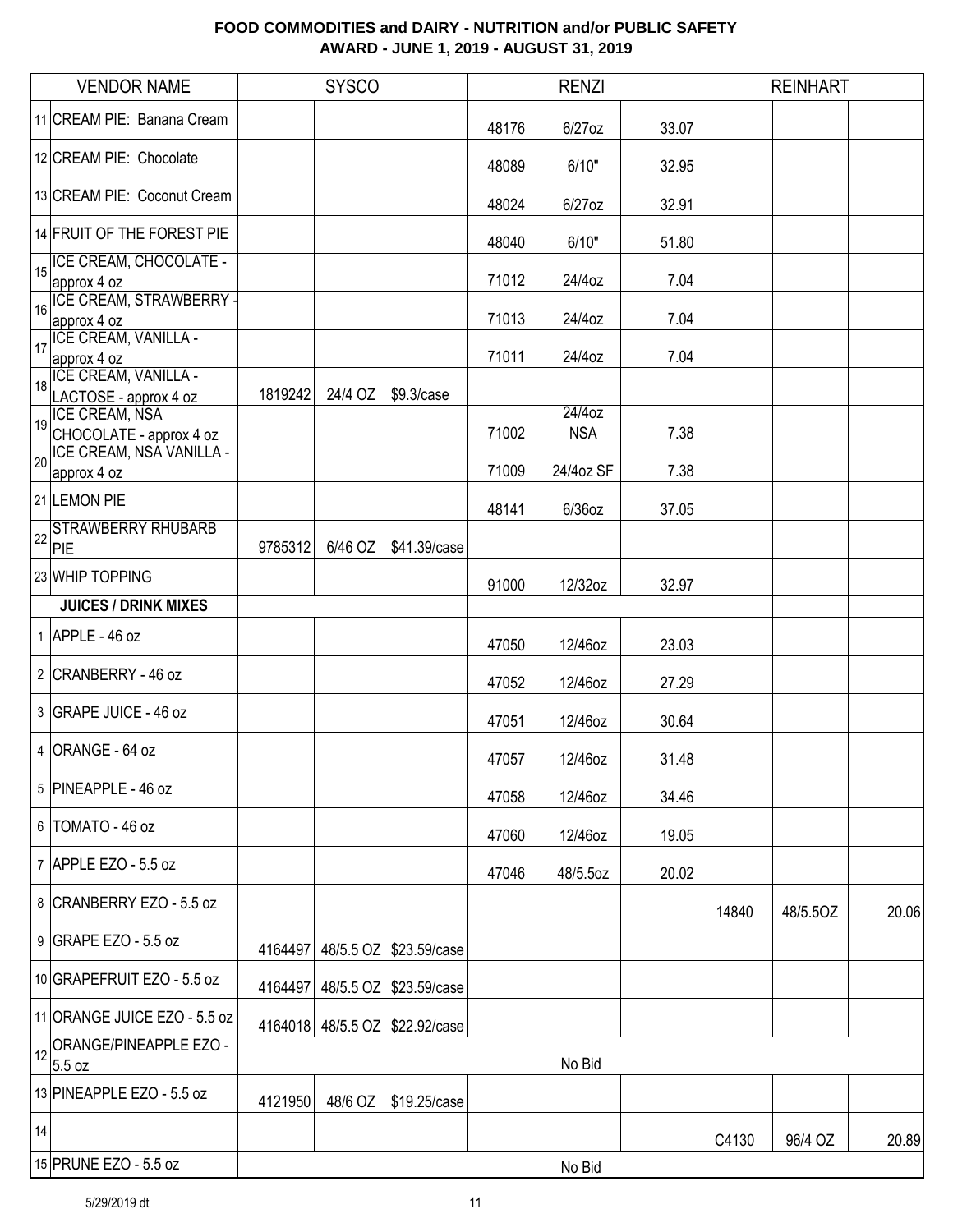|                | <b>VENDOR NAME</b>                                |         | <b>SYSCO</b>   |                       |       | <b>RENZI</b>      |        | <b>REINHART</b> |
|----------------|---------------------------------------------------|---------|----------------|-----------------------|-------|-------------------|--------|-----------------|
|                | 16 TOMATO EZO - 5.5 oz                            |         |                |                       | 47325 | 48/5.5oz          | 16.90  |                 |
| 17             | V-8 EZO LO SO - 5.5 oz, low<br>sodium             |         |                |                       | 47331 | 48/5.5oz          | 23.79  |                 |
| 18             | NO SUGAR ADDED - APPLE -<br>5.5 oz                |         |                |                       |       | No Bid            |        |                 |
| $\boxed{19}$   | NO SUGAR ADDED - GRAPE<br>$-5.5$ oz               |         |                |                       |       | No Bid            |        |                 |
| 20             | NO SUGAR ADDED -<br>ORANGE - 5.5 oz               |         |                |                       |       | No Bid            |        |                 |
| 21             | NO SUGAR ADDED -<br>PINEAPPLE - 5.5 oz            |         |                |                       |       | No Bid            |        |                 |
| 22             | <b>GRAPE DRINK MIX -</b><br>POWDER - 21-24 oz     |         |                |                       | 27529 | 12/24oz           | 16.80  |                 |
| 23             | <b>ORANGE DRINK MIX -</b><br>POWDER - 21-24 oz    |         |                |                       | 27530 | 12/24oz           | 16.80  |                 |
| 24             | <b>LEMONADE DRINK MIX -</b><br>POWDER - 21-24 oz  |         |                |                       | 27527 | 12/24oz           | 16.80  |                 |
| 25             | PINK LEMONADE DRINK<br>MIX - POWDER - 21-24 oz    |         |                |                       | 27532 | 12/24oz           | 16.80  |                 |
| 26             | <b>ICE TEA DRINK MIX -</b><br>POWDER - 21 - 24 oz |         |                |                       | 27533 | 12/24oz           | 16.90  |                 |
|                | <b>BULK PRODUCTS</b>                              |         |                |                       |       |                   |        |                 |
| $\mathbf{1}$   | <b>AU GRATIN POTATOES -</b><br>#10                |         |                |                       | 34161 | 12/20.35oz        | 53.41  |                 |
| $\sqrt{2}$     | <b>BAKED BEANS (Gramma</b><br>Brown) - #10        | 5112107 | 6/#10          | \$27.76/case          |       |                   |        |                 |
|                | 3 BEEF STEW - 10#                                 |         |                |                       | 66062 | 6/#10             | 43.07  |                 |
|                | 4 BEETS, SLICED - #10                             |         |                |                       | 62065 | 6/#10             | 21.68  |                 |
|                | $5$ BEETS, DICED - #10                            | 4109328 | 6/#10          | \$21.41/case          |       |                   |        |                 |
|                | 6 BLACK OLIVES - #10                              |         |                |                       | 59012 | 6/#10             | 35.20  |                 |
| 7              | <b>BROWN GRAVY, LOW</b><br>SODIUM - #5            |         |                |                       | 57727 | 8/16oz Dry<br>Mix | 31.65  |                 |
| 8              | <b>CANNONBALL BBQ SAUCE -</b><br>gal              |         |                |                       | 57212 | $4/1$ gal         | 21.25  |                 |
| $\overline{9}$ | CHEDDAR CHEESE SAUCE -<br>#10                     |         |                |                       | 63027 | 6/#10             | 33.23  |                 |
|                | 10 CHILI SAUCE - #10                              |         |                |                       | 57131 | 6/#10             | 28.04  |                 |
|                | 11 COFFEE - 14 -16 oz                             |         |                |                       | 71105 | 24/14oz           | 112.80 |                 |
| 12             | <b>COFFEE, PILLOW PACK -</b><br>2.5 oz            | 4037008 | 96/2.5 OZ case | \$109.03/             |       |                   |        |                 |
| 13             | COFFEE, PILLOW PACK - 14<br>0Z                    |         |                |                       | 71105 | 24/14oz           | 112.00 |                 |
|                | 14 COFFEE, DECAF - 14 -16 oz                      | 6958045 |                | 18/14 OZ \$80.22/case |       |                   |        |                 |
| 15             | COFFEE, DECAF, PILLOW<br>PACK - 2.5 oz            |         |                |                       | 71021 | 84/2oz            | 58.82  |                 |
| 16             | COFFEE, DECAF, PILLOW<br>PACK - 14 oz             | 6958045 |                | 18/14 OZ \$80.22/case |       |                   |        |                 |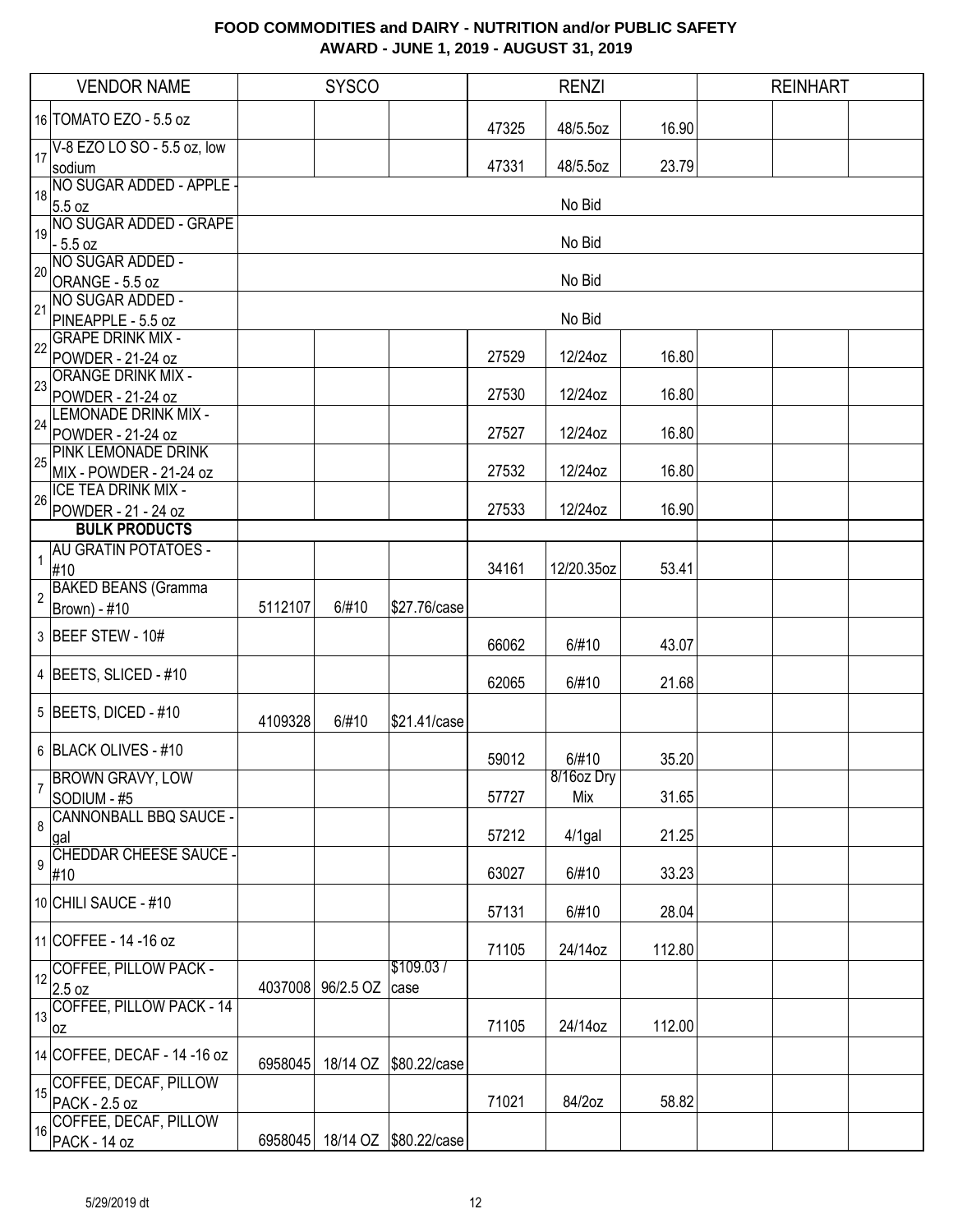|    | <b>VENDOR NAME</b>                         |         | <b>SYSCO</b>   |              |       | <b>RENZI</b>    |       |       | <b>REINHART</b> |       |
|----|--------------------------------------------|---------|----------------|--------------|-------|-----------------|-------|-------|-----------------|-------|
|    | 17 COLESLAW DRESSING - Gal                 |         |                |              | 56090 | $4/1$ gal       | 38.49 |       |                 |       |
|    | 18 CREAM STYLE CORN - #10                  |         |                |              | 62035 | 6/#10           | 24.24 |       |                 |       |
| 19 | <b>GARBANZO BEANS (CHIC</b><br>PEAS) - #10 |         |                |              | 62059 | 6/#10           | 20.10 |       |                 |       |
|    | $20$ GRAPE JELLY - #10                     |         |                |              |       |                 |       | M3894 | 6/#10CAN        | 57.15 |
|    | 21 GRAPE JELLY - 132 oz                    |         |                |              | 91435 | 6/132oz         | 43.00 |       |                 |       |
|    | 22 GREEN BEANS - $#10$                     | 4986998 | 6/#10          | \$21.06/case |       |                 |       |       |                 |       |
|    | 23 GREEN BEANS, 14 -16 oz                  |         |                |              | 45244 | 12/2#           | 20.05 |       |                 |       |
|    | 24 GREEN PEPPERS - #10                     |         |                |              | 60095 | 6/#10           | 28.75 |       |                 |       |
|    | 25 HOT SAUCE, MONARCH or<br>equal - gal    |         |                |              | 61004 | $4/1$ gal       | 21.17 |       |                 |       |
|    | 26 JALAPENOS - #10                         |         |                |              | 63065 | 6/#10<br>Sliced | 22.66 |       |                 |       |
|    | 27 KETCHUP - #10                           |         |                |              | 57081 | 6/#10           | 23.47 |       |                 |       |
|    | 28 KETCHUP, 12 - 14 oz bottle              | 4560934 | 36/14OZ        | \$36.83/case |       |                 |       |       |                 |       |
|    | 29 KIDNEY BEANS - #10                      |         |                |              | 62000 | 6/#10           | 23.40 |       |                 |       |
|    | 30 KIDNEY BEANS, 14 - 16 oz                |         |                |              |       | No Bid          |       |       |                 |       |
|    | 31 MASHED POTATOES - #10                   |         |                |              | 34141 | 6/#10           | 39.14 |       |                 |       |
| 32 | MAYONNAISE, REGULAR -<br>Gal               |         |                |              | 56205 | $4/1$ gal       | 22.65 |       |                 |       |
| 33 | MAYONNAISE, LOW FAT -<br>Gal               |         |                |              | 56024 | 4/1gal          | 33.31 |       |                 |       |
|    | 34 MUSHROOMS - #10                         |         |                |              | 68024 | 6/#10           | 39.60 |       |                 |       |
|    | 35 MUSTARD - 12 oz bottle                  |         |                |              | 57927 | 12/12oz         | 17.75 |       |                 |       |
|    | 36 MUSTARD - Gal                           |         |                |              |       |                 |       | L4824 | 4/1 GAL         | 11.60 |
|    | 37 NORTHERN BEAN - 10#                     |         |                |              | 95412 | 6/#10           | 22.87 |       |                 |       |
|    | 38 PEANUT BUTTER - 5#                      |         |                |              | 92542 | 6/5#            | 40.55 |       |                 |       |
|    | PEPPERS, RED & GREEN -<br>10#              |         |                |              | 60095 | 6/#10           | 29.50 |       |                 |       |
|    | 40 PICKLES, DILL - gal                     | 7469893 | 4/1 GAL        | \$27.72/case |       |                 |       |       |                 |       |
|    | 41 PICKLES, DILL - 5 gal                   | 7158815 | <b>1/5 GAL</b> | \$26.08/case |       |                 |       |       |                 |       |
|    | 42 PINTO BEANS - $#10$                     |         |                |              | 62075 | 6/#10           | 20.96 |       |                 |       |
|    | 43 PIZZA SAUCE Grade A - #10               |         |                |              | 57051 | 6/#10           | 24.19 |       |                 |       |
|    | 44 POTATOES, DICED - 10#                   |         |                |              | 62084 | 6/#10           | 24.40 |       |                 |       |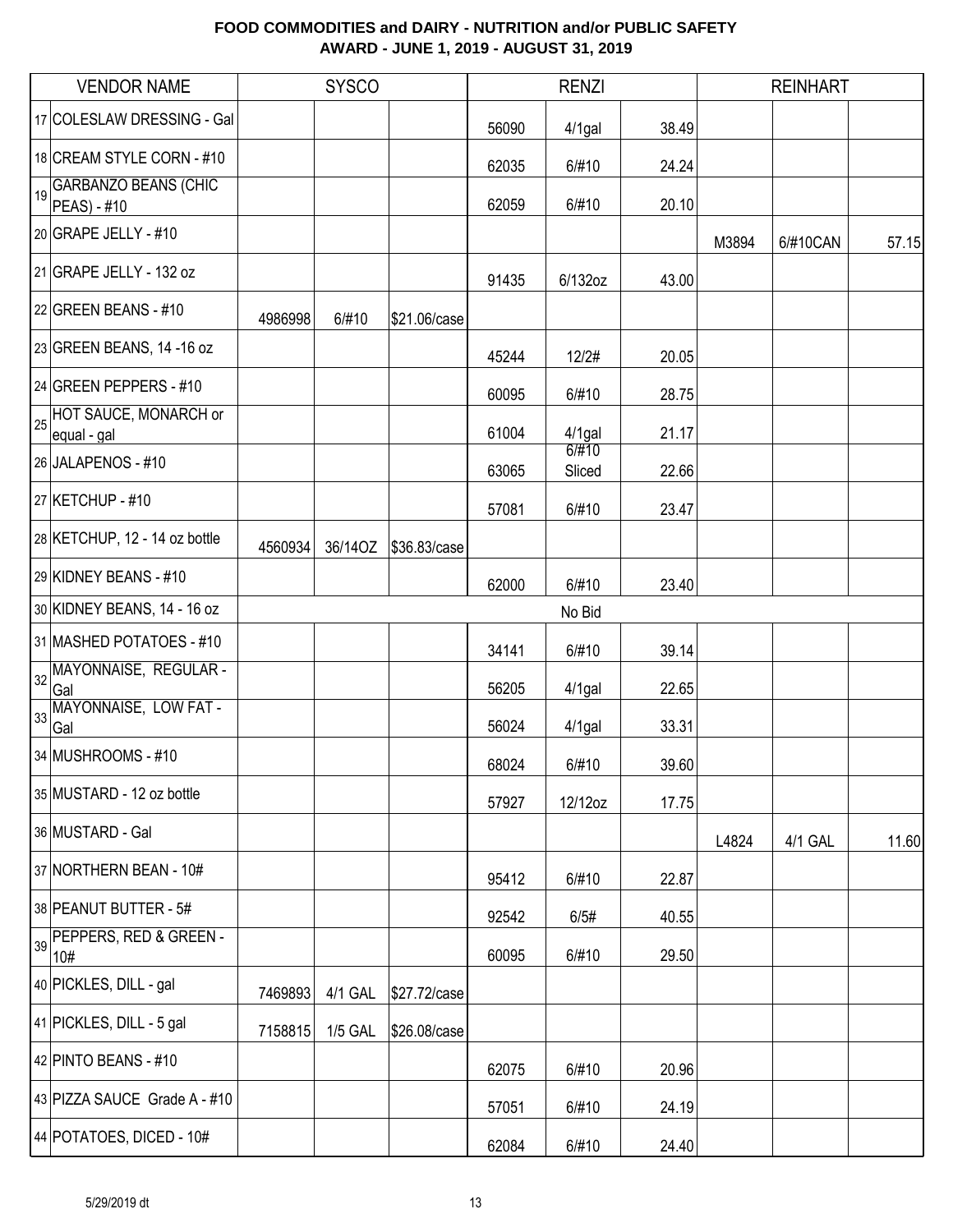|                 | <b>VENDOR NAME</b>                                 |         | <b>SYSCO</b> |              |       | <b>RENZI</b> |       |       | <b>REINHART</b> |       |
|-----------------|----------------------------------------------------|---------|--------------|--------------|-------|--------------|-------|-------|-----------------|-------|
|                 | <b>POTATOES, DICED, FRESH</b>                      |         |              |              |       |              |       |       |                 |       |
|                 | VAC PACKED - 10#                                   |         |              |              | 26026 | 2/10#        | 16.35 |       |                 |       |
| 46              | <b>POTATO PEARL Vitamin C</b><br>Enriched - 5#     |         |              |              | 34141 | 6/#10        | 37.58 |       |                 |       |
|                 | POTATO - SCALLOPED -                               |         |              |              |       |              |       |       |                 |       |
| $\overline{47}$ | 20.35 oz                                           |         |              |              | 34165 | 12/20.35oz   | 54.30 |       |                 |       |
|                 | 48 PUMPKIN - #10                                   |         |              |              | 62083 | 6/#10        | 38.15 |       |                 |       |
|                 | 49 RAISINS - 30#                                   |         |              |              | 92345 | 1/30#        | 57.24 |       |                 |       |
|                 | 50 RAVIOLI - #10                                   |         |              |              | 66065 | 6/#10        | 32.95 |       |                 |       |
|                 | 51 RED PEPPERS - #10                               |         |              |              | 58997 | 6/#10        | 30.79 |       |                 |       |
|                 | B <sub>52</sub> REFRIED BEANS - #10 or             |         |              |              |       |              |       |       |                 |       |
|                 | 115 oz                                             |         |              |              |       |              |       | 19354 | 6/#10CAN        | 45.64 |
|                 | 53<br>Saltings = SEANS,<br><b>VEGETARIAN - #10</b> | 5882311 | 6/#10        | \$30.98/case |       |              |       |       |                 |       |
|                 | 54 SALSA - #10                                     |         |              |              |       |              |       |       |                 |       |
|                 |                                                    |         |              |              | 57061 | 6/#10        | 30.00 |       |                 |       |
|                 | 55 SAUERKRAUT - #10                                |         |              |              | 62082 | 6/#10        | 24.15 |       |                 |       |
|                 | 56 SPAGHETTI SAUCE - #10                           |         |              |              | 57336 | 6/#10        | 23.79 |       |                 |       |
| 57              | <b>SPAGHETTI SAUCE, LOW</b><br>SODIUM - #10        |         |              |              |       | 6/#10        | 22.20 |       |                 |       |
|                 | 58 STEWED TOMATO, Grade A -                        |         |              |              |       |              |       |       |                 |       |
|                 | #10                                                |         |              |              | 56970 | 6/#10        | 24.25 |       |                 |       |
| 59              | <b>STEWED TOMATO, LOW</b><br>SODIUM Grade A - #10  |         |              |              |       | No Bid       |       |       |                 |       |
| 60              | <b>STRAWBERRY PRESERVES</b>                        |         |              |              |       |              |       |       |                 |       |
|                 | $-4#$<br><b>STRAWBERRY TOPPING -</b>               |         |              |              | 91424 | 6/4#         | 41.36 |       |                 |       |
| 61              | 5#                                                 |         |              |              | 75105 | 6/#5         | 45.13 |       |                 |       |
| 62              | <b>SWEET POTATOES, syrup</b>                       |         |              |              |       |              |       |       |                 |       |
|                 | Grade A - #10                                      |         |              |              | 92369 | 6/#10        | 31.15 |       |                 |       |
|                 | 63 TEA BAGS, Regular                               |         |              |              | 71451 | 10/100ct     | 26.70 |       |                 |       |
|                 | 64 TOMATOES, CRUSHED -<br>#10                      |         |              |              | 57016 | 6/#10        | 22.64 |       |                 |       |
| 65              | TOMATO PASTE, Grade A -                            |         |              |              |       |              |       |       |                 |       |
|                 | #10<br><b>TOMATO PASTE, LOW</b>                    |         |              |              |       |              |       | J3034 | 6/#10CAN        | 24.69 |
| 66              | SODIUM Grade A - #10                               |         |              |              |       | No Bid       |       |       |                 |       |
| 67              | TOMATO SAUCE, Grade A -                            |         |              |              |       |              |       |       |                 |       |
|                 | #10                                                |         |              |              | 57055 | 6/#10        | 22.40 |       |                 |       |
| 68              | <b>TOMATO SAUCE, LOW</b><br>SODIUM Grade A - #10   |         |              |              |       | 6/#10        | 22.20 |       |                 |       |
|                 | 69 WAX BEANS - 14 - 16 oz                          |         |              |              |       | 12/2#        |       |       |                 |       |
|                 |                                                    |         |              |              | 45338 | Frozen       | 21.24 |       |                 |       |
|                 | 70 WAX BEANS - #10                                 |         |              |              | 62022 | 6/#10        | 25.65 |       |                 |       |
|                 | 71 VEGETARIAN BEAN - #10                           |         |              |              | 60097 | 6/#10        | 23.19 |       |                 |       |
|                 | 72 3-BEAN SALAD - #10                              |         |              |              |       |              |       | 56124 | 6/#10CAN        | 32.65 |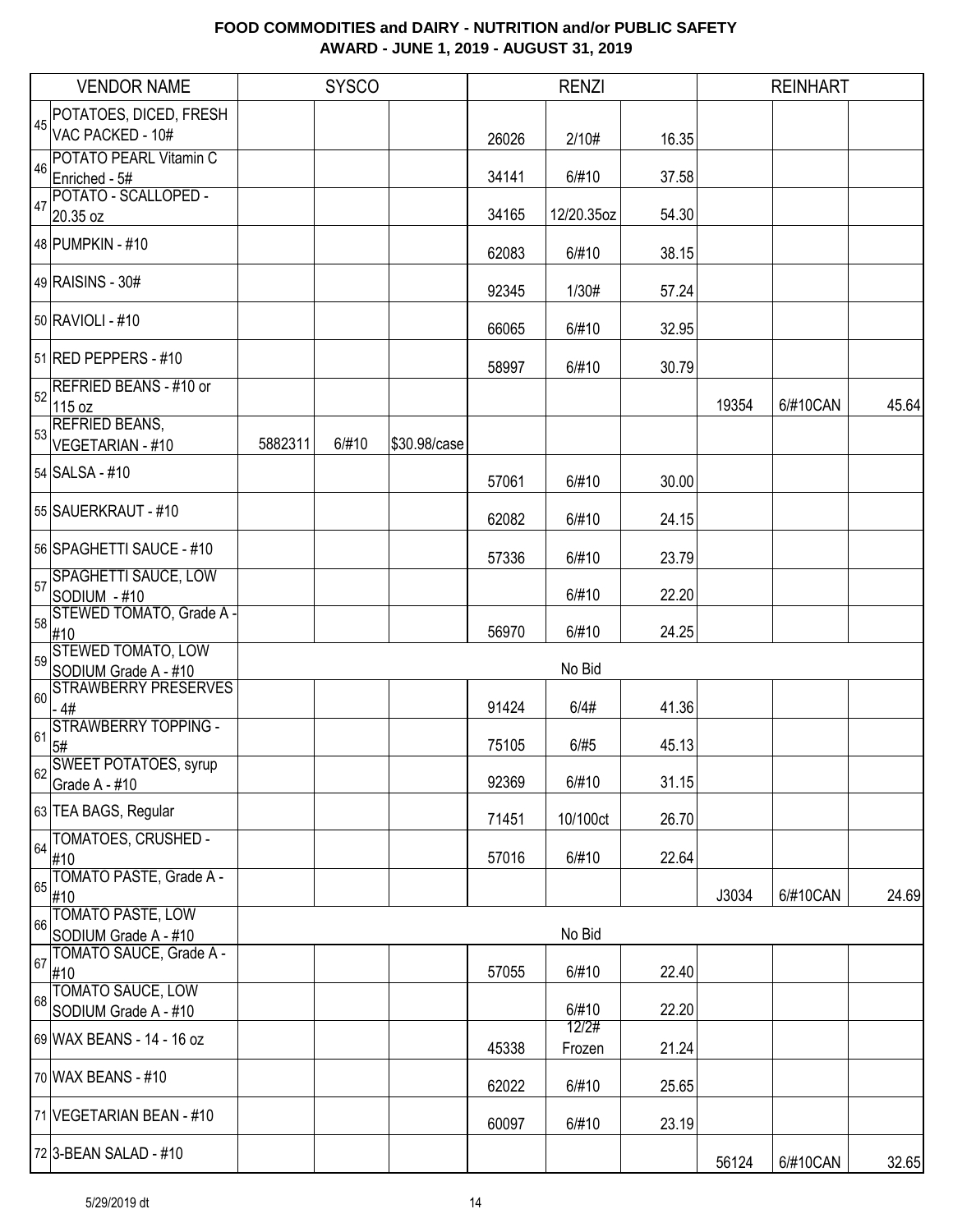|    | <b>VENDOR NAME</b>                           |         | <b>SYSCO</b> |                                  |                 | <b>RENZI</b> |       |       | <b>REINHART</b> |       |
|----|----------------------------------------------|---------|--------------|----------------------------------|-----------------|--------------|-------|-------|-----------------|-------|
|    | 73 4-BEAN SALAD - #10                        |         |              |                                  | 10974           | 6/#10        | 32.90 |       |                 |       |
|    | <b>INDIVIDUAL SERVING ITEMS</b>              |         |              |                                  |                 |              |       |       |                 |       |
|    | 1 CHIPS - Corn                               |         |              |                                  | 77540           | 104/1oz      | 31.05 |       |                 |       |
|    | 2 HOT CHOCOLATE, SUGAR<br><b>FREE PACKET</b> |         |              |                                  | 48229           | 6/40ct       | 36.75 |       |                 |       |
|    | 3 ORANGE JUICE - 4 oz                        |         |              |                                  | 47000           | 72/4oz       | 12.97 |       |                 |       |
|    | 4   POTATO CHIP - regular - 1 oz             |         |              |                                  | 77542           | 104/1 oz     | 33.43 |       |                 |       |
|    | 5 POTATO CHIP - BBQ - 1 oz                   |         |              |                                  | 77541           | 104/1oz      | 31.10 |       |                 |       |
| 6  | POTATO CHIP - Sour Cream<br>& Onion - 1 oz   |         |              |                                  | 77543           | 104/1oz      | 31.10 |       |                 |       |
|    | 7 PRETZELS - 1 oz                            |         |              |                                  | 77532           | 88/1oz       | 27.04 |       |                 |       |
|    | 8 TORTILLA CHIPS - 2 oz                      |         |              |                                  | 78574<br>Scoops | 72/.875oz    | 22.69 |       |                 |       |
|    | 9 PC APPLESAUCE                              |         |              |                                  | 64153           | 96/4.5oz     | 21.40 |       |                 |       |
|    | 10 PC BBQ SAUCE                              |         |              |                                  | 66218           | 100/1oz      | 8.99  |       |                 |       |
|    | 11 PC BUTTER cups                            |         |              |                                  | 25313           | 720/5gm      | 30.00 |       |                 |       |
|    | 12 PC COFFEE                                 |         |              | 4659876 192/1.250Z \$103.22/case |                 |              |       |       |                 |       |
|    | 13 PC COFFEE, DECAF                          | 5259346 |              | 5/100 CT \$55.43/case            |                 |              |       |       |                 |       |
|    | 14 PC CREAM CHEESE                           |         |              |                                  | 25001           | 100/1oz      | 17.56 |       |                 |       |
| 15 | PC DIET CRANBERRY<br><b>SAUCE</b>            | 9278136 |              | 200/.5 OZ \$24.15/case           |                 |              |       |       |                 |       |
|    | 16 PC HALF & HALF                            |         |              |                                  | 67174           | 400 - 3/8oz  | 13.14 |       |                 |       |
|    | 17 PC JELLY - diet                           |         |              |                                  | 66222           | 200/12gm     | 14.40 |       |                 |       |
|    | 18 PC JELLY - regular                        |         |              | 5258835 400/10 GM \$21.76/case   |                 |              |       |       |                 |       |
|    | 19 PC KETCHUP                                |         |              |                                  | 66238           | 1000/9gm     | 16.25 |       |                 |       |
| 20 | PC MAPLE SYRUP, Sugar<br>Free                |         |              |                                  | 66235           | 100/1oz      | 9.05  |       |                 |       |
|    | 21 PC MARGARINE cups                         |         |              |                                  | 82112           | 900/5gm      | 20.89 |       |                 |       |
|    | 22 PC MAYONAISE                              |         |              |                                  | 66585           | 500/9gm      | 16.35 | 15270 | 200/12GM        | 14.81 |
|    | 23 PC MUSTARD                                |         |              |                                  | 66223           | 500/4.5gm    | 7.21  |       |                 |       |
|    | 24 PC PANCAKE SYRUP                          |         |              |                                  | 66229           | 100/1.5oz    | 9.00  |       |                 |       |
| 25 | PC PANCAKE SYRUP, Sugar<br>Free              |         |              |                                  | 66235           | 100/1oz      | 9.15  |       |                 |       |
|    | 26 PC PEANUT BUTTER                          |         |              |                                  | 66527           | 200/.5oz     | 20.97 |       |                 |       |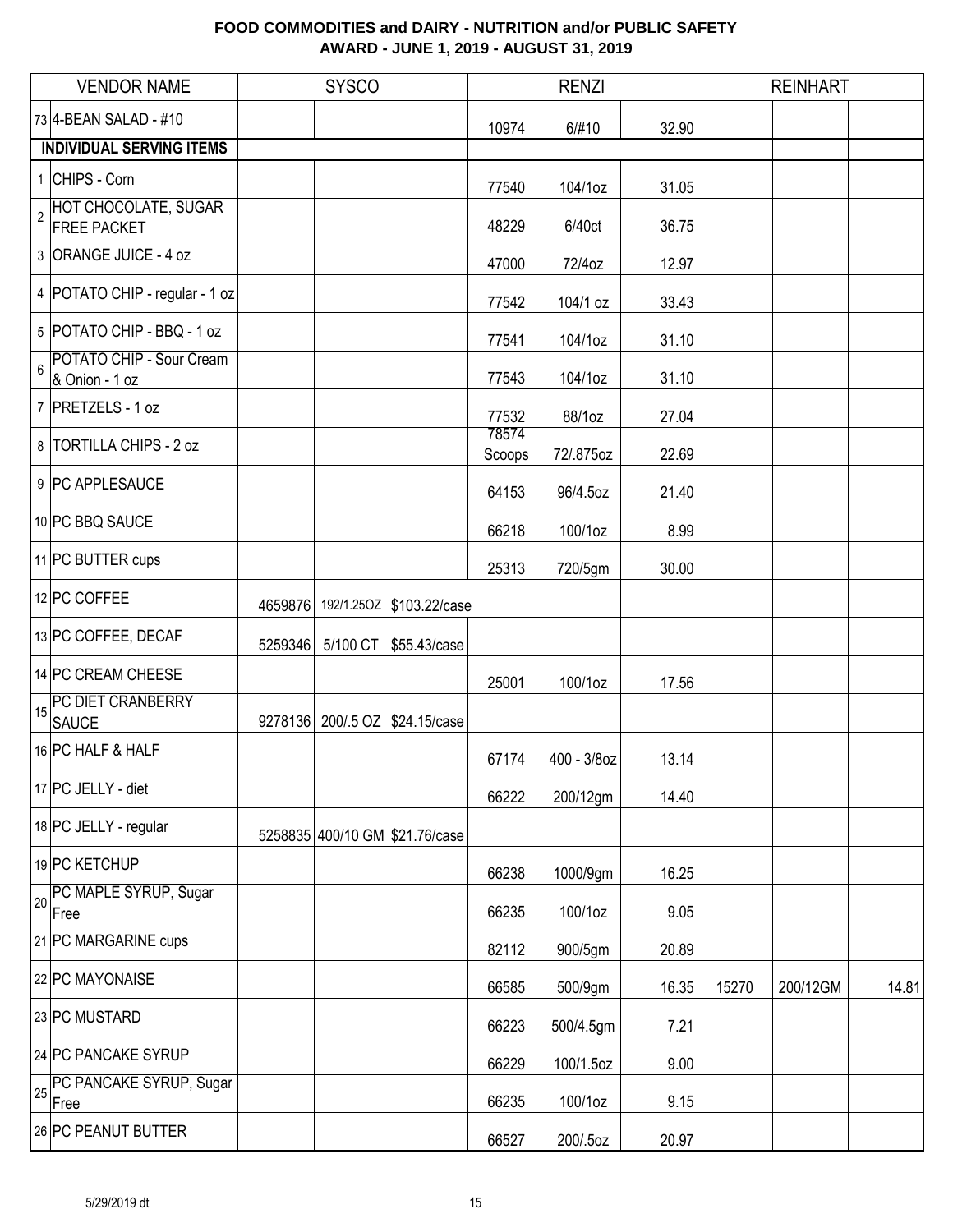| <b>VENDOR NAME</b>                                                                  |         | <b>SYSCO</b> |                        |                | <b>RENZI</b>  |                |       | <b>REINHART</b> |       |
|-------------------------------------------------------------------------------------|---------|--------------|------------------------|----------------|---------------|----------------|-------|-----------------|-------|
| 27 PC RELISH                                                                        |         |              |                        | 66219          | 200/9gm       | 6.85           |       |                 |       |
| PC SALAD DRESSING<br>28<br>(Italian If)                                             |         |              |                        | 66225          | 200/12gm      | 14.50          |       |                 |       |
| 29 PC SALT SUBSTITUTE                                                               | 1116052 |              | 300/0.03OZ \$23.4/case |                |               |                |       |                 |       |
| 30 PC SPLENDA                                                                       |         |              |                        | 67002          | 2000ct        | 24.54          |       |                 |       |
| 31 PC SUGAR                                                                         |         |              |                        | 67001          | 2000ct        | 11.45          |       |                 |       |
| 32 PC SOUR CREAM cups                                                               |         |              |                        |                |               |                | 27792 | 100/1 OZ        | 14.27 |
| 33 PC SWEET & SOUR                                                                  |         |              |                        | 66236          | 100/1oz       | 10.15          |       |                 |       |
| <b>FRUITS &amp; VEGETABLES,</b><br><b>FRESH and CANNED</b>                          |         |              |                        |                |               |                |       |                 |       |
| 1 APPLES, fresh                                                                     |         |              |                        | 88025          | 40# - 120ct   | 19.90          |       |                 |       |
| APPLES: sliced, juice or water<br>$\overline{2}$<br>packed, Grade A - #10           |         |              |                        | 10251          | 6/#10         | 35.10          |       |                 |       |
| APPLESAUCE<br>$\overline{3}$<br>Unsweetened, Grade A - #10                          |         |              |                        |                |               |                | J2962 | 6/#10CAN        | 22.09 |
| 4 APRICOTS - Grade A - #10                                                          |         |              |                        | 11266          | 6/#10         | 32.19          |       |                 |       |
| 5 BANANAS, fresh - 150 ct                                                           |         |              |                        | 88036          | 150ct         | 21.75          |       |                 |       |
| <b>FROZEN BERRY MEDLEY -</b><br>6<br>20#                                            |         |              |                        |                |               |                | G2056 | 10/LB           | 24.76 |
| 7 CABBAGE, fresh                                                                    |         |              |                        |                |               |                | 75006 | 50/LB           | 18.42 |
| 8 CANTELOPE, fresh                                                                  |         |              |                        |                |               |                | 75104 | 35/LB           | 26.40 |
| 9 CELERY. Bunch                                                                     |         |              |                        | 88308          | 1ct           | 4.20 each      |       |                 |       |
| 10 COLE SLAW MIX - 4/5# bags                                                        |         |              |                        |                |               |                | G1212 | 4/5 LB          | 19.32 |
| <b>CRANBERRY SAUCE Whole,</b><br>11<br>Grade A - #10                                |         |              |                        | 64049          | 6/101oz       | 41.25          |       |                 |       |
| <b>CRANBERRY SAUCE,</b><br>12<br>Jellied, Grade A - #10<br>CUCUMBERS, fresh - 24-30 | 4608907 | 6/101 OZ     | \$40.75/case           |                |               |                |       |                 |       |
| 13 <sup>1</sup><br>case<br><b>CRUSHED PINEAPPLE:</b>                                | 9908421 | 1/10 LB      | \$10.34/case           |                |               |                | 67732 | 45/LB           | 26.63 |
| 14 fancy, juice Hawaiian Coarse,<br>Grade A - #10                                   |         |              |                        | 64045          | 6/#10         | 21.40          |       |                 |       |
| <b>FROZEN STRAWBERRIES,</b><br>15 UNSWEETENED - Grade A -                           |         |              |                        |                |               |                |       |                 |       |
| 6/5#<br><b>FROZEN STRAWBERRIES,</b><br>16<br>SWEETENED - Grade A -                  |         |              |                        | 45177<br>45175 | 10#<br>6/6.5# | 14.79<br>54.40 |       |                 |       |
| FRUIT COCKTAIL, Grade A -<br>17<br>#10                                              |         |              |                        | 61041          | 6/#10         | 27.90          |       |                 |       |
| 18 FRUIT CUPS, 4 oz - Grade A                                                       |         |              |                        | 46233          | 36/4oz        | 16.90          |       |                 |       |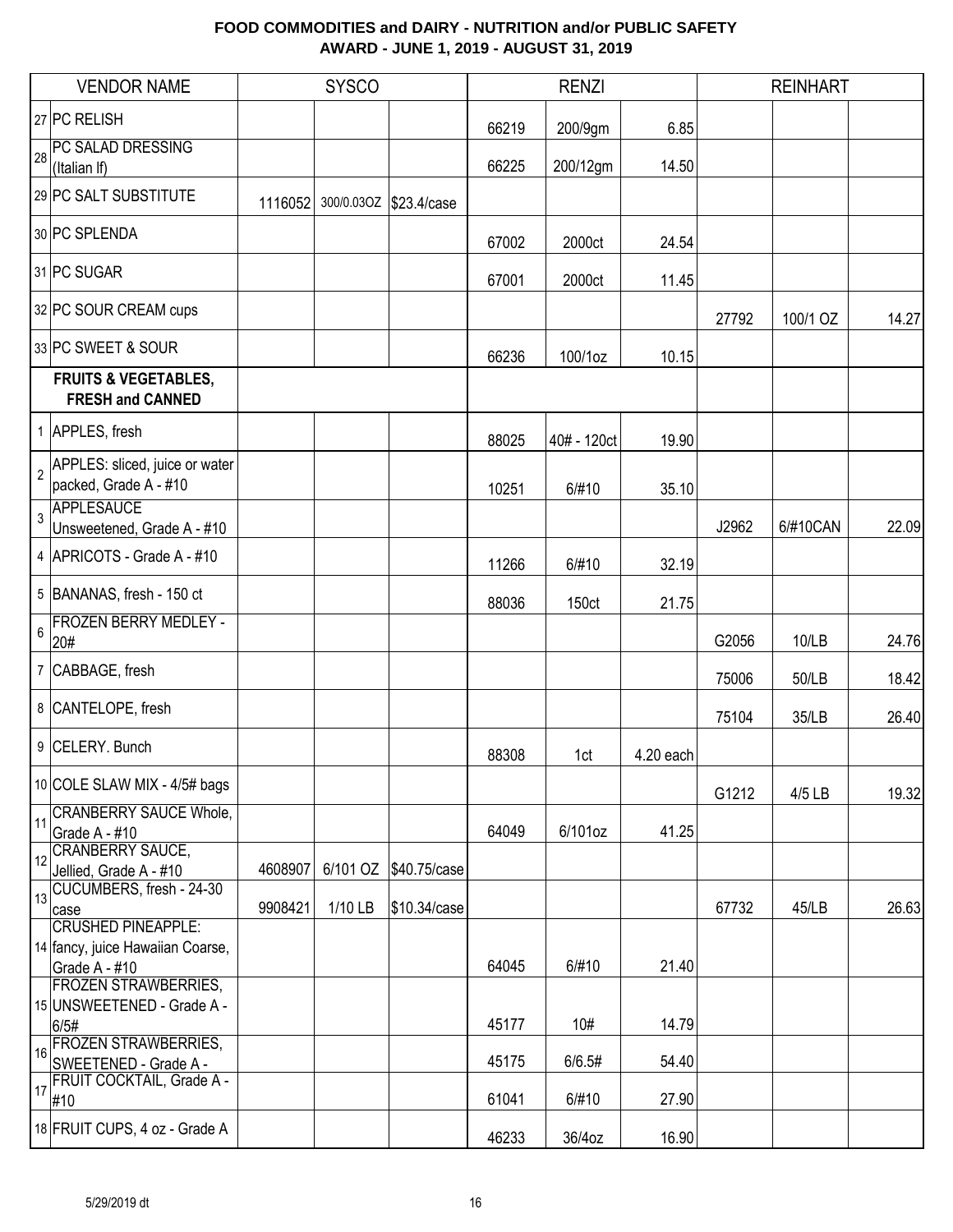|            | <b>VENDOR NAME</b>                                    |         | <b>SYSCO</b> |              |                   | <b>RENZI</b> |       |       | <b>REINHART</b> |       |
|------------|-------------------------------------------------------|---------|--------------|--------------|-------------------|--------------|-------|-------|-----------------|-------|
|            | FRUIT MEDLEY, Festival/Classic,                       |         |              |              |                   |              |       |       |                 |       |
|            | 19 melon pieces, grapes - Grade A -<br>#10            | 3856507 | 2/8 LB       | \$33.91/case |                   |              |       |       |                 |       |
|            | 20 GREEN PEPPERS, fresh                               |         |              |              |                   |              |       | 75946 | 1 1/9 BU        | 21.36 |
|            | 21 HONEYDEW MELON, fresh                              | 1000538 | 1/6 CT       | \$23.07/case |                   |              |       |       |                 |       |
| 22         | LETTUCE, Iceberg, fresh,<br>head                      | 1906759 | 1/6 CT       | \$16.6/case  |                   |              |       | 75018 | 24/CNT          | 30.91 |
|            | 23 LETTUCE, Iceberg, fresh, bag                       | 1675610 | 4/6 CT       | \$25.32/case | 88131             | 4/5#         | 28.60 |       |                 |       |
|            | 24 MANDARIN ORANGE,<br>sections, light, Grade A - #10 |         |              |              | 66031             | 6/#10        | 28.85 |       |                 |       |
|            | 25 ONIONS, fresh                                      |         |              |              |                   |              |       | 78176 | 50/LB           | 18.95 |
|            | 26 ORANGES, fresh                                     |         |              |              |                   |              |       | 78816 | <b>138/CNT</b>  | 30.38 |
| 27         | PEACHES yellow, light cling<br>halves, Grade A - #10  |         |              |              | 64008 Diced       | 6/#10        | 28.99 |       |                 |       |
| 28         | PEACHES sliced, light Grade<br>$A - #10$              |         |              |              | 63043             | 6/#10        | 27.75 |       |                 |       |
| 29         | PEARS halves, light Grade A -<br>#10                  |         |              |              | 64019             | 6/#10        | 38.10 |       |                 |       |
| 30         | PEARS pieces, light Grade A -<br>#10                  |         |              |              | 64012             | 6/#10        | 26.50 |       |                 |       |
| 31         | PEPPERS, RED & GREEN -<br>frozen - 20#                |         |              |              | 45109             | 25#          | 23.10 |       |                 |       |
| 32         | PINEAPPLE TIDBITS: light,<br>Grade A - #10            |         |              |              | 64043 In<br>Juice | 6/#10        | 22.15 |       |                 |       |
| 33         | PINEAPPLE, sliced, juice<br>packed, Grade A - #10     |         |              |              |                   |              |       | 10846 | 6/#10CAN        | 29.64 |
|            | 34 PLUMS, fresh                                       |         |              |              | 88071             | 25#          | 40.40 | 78036 | <b>70/CNT</b>   | 32.37 |
|            | 35 POTATOES, fresh                                    |         |              |              |                   |              |       |       |                 |       |
| 36         | <b>SEEDLESS RAISINS - Grade</b>                       |         |              |              | 88609             | 50#          | 17.04 |       |                 |       |
|            | A<br>37 SNOW PEAS                                     |         |              |              | 92345             | 30#          | 57.10 |       |                 |       |
| 38         | <b>SWEET POTATO, MASHED -</b>                         | 1008382 | 1/10LB       | \$19.59/case |                   |              |       |       |                 |       |
|            | frozen                                                | 2497089 | 12/2 LB      | \$49.82/case |                   |              |       |       |                 |       |
|            | 39 TOMATOES, fresh<br>TROPICAL FRUIT, papaya,         |         |              |              |                   |              |       | J5914 | 25/LB           | 20.25 |
| 40         | banana - Grade A - #10                                |         |              |              | 64030<br>45327    | 6/#10        | 31.30 |       |                 |       |
|            | 41 TURNIPS                                            |         |              |              | Frozen            | 20#          | 18.75 |       |                 |       |
|            | 42 WATERMELON, fresh                                  | 3855293 | 1/1 CT       | \$7.46/case  |                   |              |       |       |                 |       |
|            | <b>VEGETABLES - FROZEN</b>                            |         |              |              |                   |              |       |       |                 |       |
|            | 1 ASPARAGUS, Grade A                                  |         |              |              | 45086             | 6/2.5#       | 26.70 |       |                 |       |
| $\sqrt{2}$ | <b>BREAKFAST CUBE</b><br>POTATOES, Grade A            |         |              |              | 34395             | 6/5#         | 40.19 |       |                 |       |
|            | 3 BROCCOLI, CUT, Grade A                              |         |              |              | 45131             | 20#          | 15.00 |       |                 |       |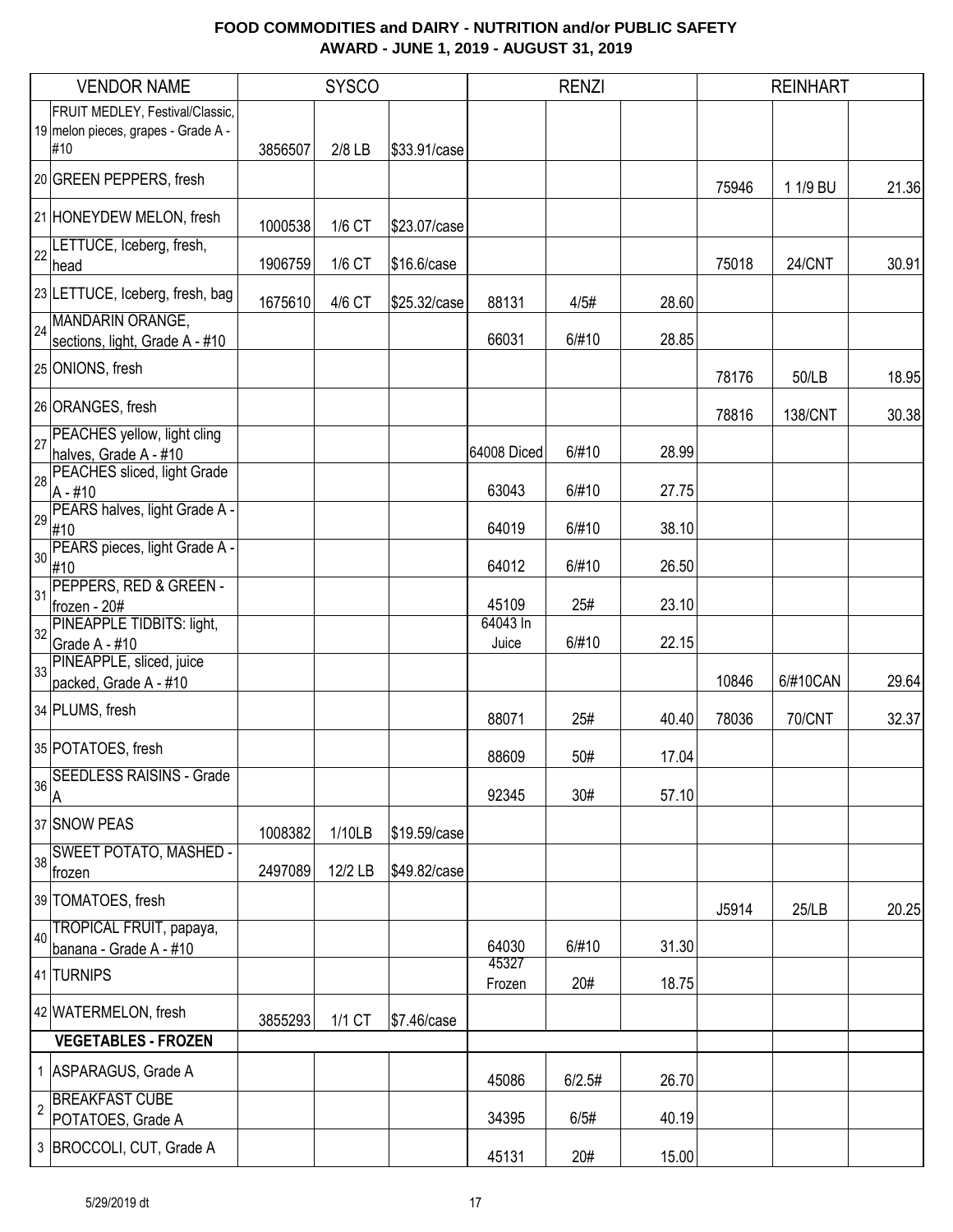| <b>VENDOR NAME</b>                                   |         | <b>SYSCO</b> |              |       | <b>RENZI</b> |       |       | <b>REINHART</b> |       |
|------------------------------------------------------|---------|--------------|--------------|-------|--------------|-------|-------|-----------------|-------|
| <b>BROCCOLI SPEARS, Grade</b><br>$\overline{4}$<br>A |         |              |              | 45229 | 12/2#        | 23.41 |       |                 |       |
| <b>BRUSSEL SPROUTS, Grade</b><br>$\overline{5}$<br>A |         |              |              | 45255 | 12/2#        | 23.83 |       |                 |       |
| <b>CALIFORNIA BLEND, Grade</b><br>6<br>A             |         |              |              | 45331 | 20#          | 19.27 |       |                 |       |
| 7 CAPRI MIX, Grade A                                 |         |              |              | 45318 | 20#          | 19.09 |       |                 |       |
| <b>BABY CARROTS, whole</b><br>8<br>Grade A           |         |              |              | 45228 | 20#          | 19.60 |       |                 |       |
| 9 CARROTS, CUT, Grade A                              |         |              |              | 45018 | 20#          | 14.70 |       |                 |       |
| 10 CAULIFLOWER, grade A                              | 3772514 | 12/2 LB      | \$19.87/case |       |              |       |       |                 |       |
| 11 CORN, Grade A                                     |         |              |              | 45024 | 20#          | 16.35 |       |                 |       |
| 12 GREEN BEANS, CUT, Grade<br>A                      |         |              |              | 45130 | 20#          | 16.80 |       |                 |       |
| <b>GREEN BEANS, ITALIAN</b><br>13<br>CUT, Grade A    |         |              |              | 45336 | 12/2#        | 23.35 |       |                 |       |
| <b>DICED GREEN PEPPERS,</b><br>14<br>Grade A         |         |              |              | 45097 | 12/2#        | 22.70 |       |                 |       |
| 15 FAJITA STRIPS                                     |         |              |              |       |              |       | AG676 | 12/2 LB         | 18.74 |
| 16 FRENCH FRIES, Grade A                             |         |              |              | 34115 | 6/5#         | 18.31 |       |                 |       |
| <b>FRENCH GREEN BEANS,</b><br>17<br>Grade A          |         |              |              | 45253 | 12/2#        | 24.29 |       |                 |       |
| 18 HUBBARD SQUASH, Grade<br>A                        |         |              |              | 45174 | 12/4#        | 41.99 |       |                 |       |
| 19 ITALIAN MIX, Grade A                              |         |              |              | 45348 | 20#          | 21.38 |       |                 |       |
| JAPANESE STIR FRY, Grade<br>20<br>A                  |         |              |              | 45259 | 20#          | 24.20 |       |                 |       |
| 21 LIMA BEANS, Grade A                               |         |              |              | 45312 | 20#          | 24.25 |       |                 |       |
| MIXED VEGETABLES Grade<br>22<br>A, 5 way mix         |         |              |              | 45126 | 12/2.5#      | 21.30 |       |                 |       |
| 23 ONIONS, DICED, Grade A                            |         |              |              | 45102 | 12/2#        | 21.37 |       |                 |       |
| 24 ORIENTAL BLEND, Grade A                           |         |              |              | 45259 | 20#          | 20.10 |       |                 |       |
| 25 PEARL ONIONS. Grade A                             |         |              |              | 45359 | 12/2#        | 32.10 |       |                 |       |
| 26 PEAS, Grade A                                     |         |              |              | 45136 | 20#          | 18.92 |       |                 |       |
| 27 PEAS/CARROTS, Grade A                             |         |              |              | 45137 | 20#          | 17.19 |       |                 |       |
| 28 SCAND BLEND, Grade A                              |         |              |              |       |              |       | 61788 | 12/2 LB         | 17.11 |
| 29 SPINACH, chopped Grade A                          |         |              |              | 45232 | 12/3#        | 26.72 |       |                 |       |
| 30 SWEET PEAS, Grade A                               |         |              |              |       |              |       | 61126 | 20/LB           | 20.88 |
| 31 WAX BEANS, CUT, Grade A                           |         |              |              | 45338 | 12/2#        | 21.80 |       |                 |       |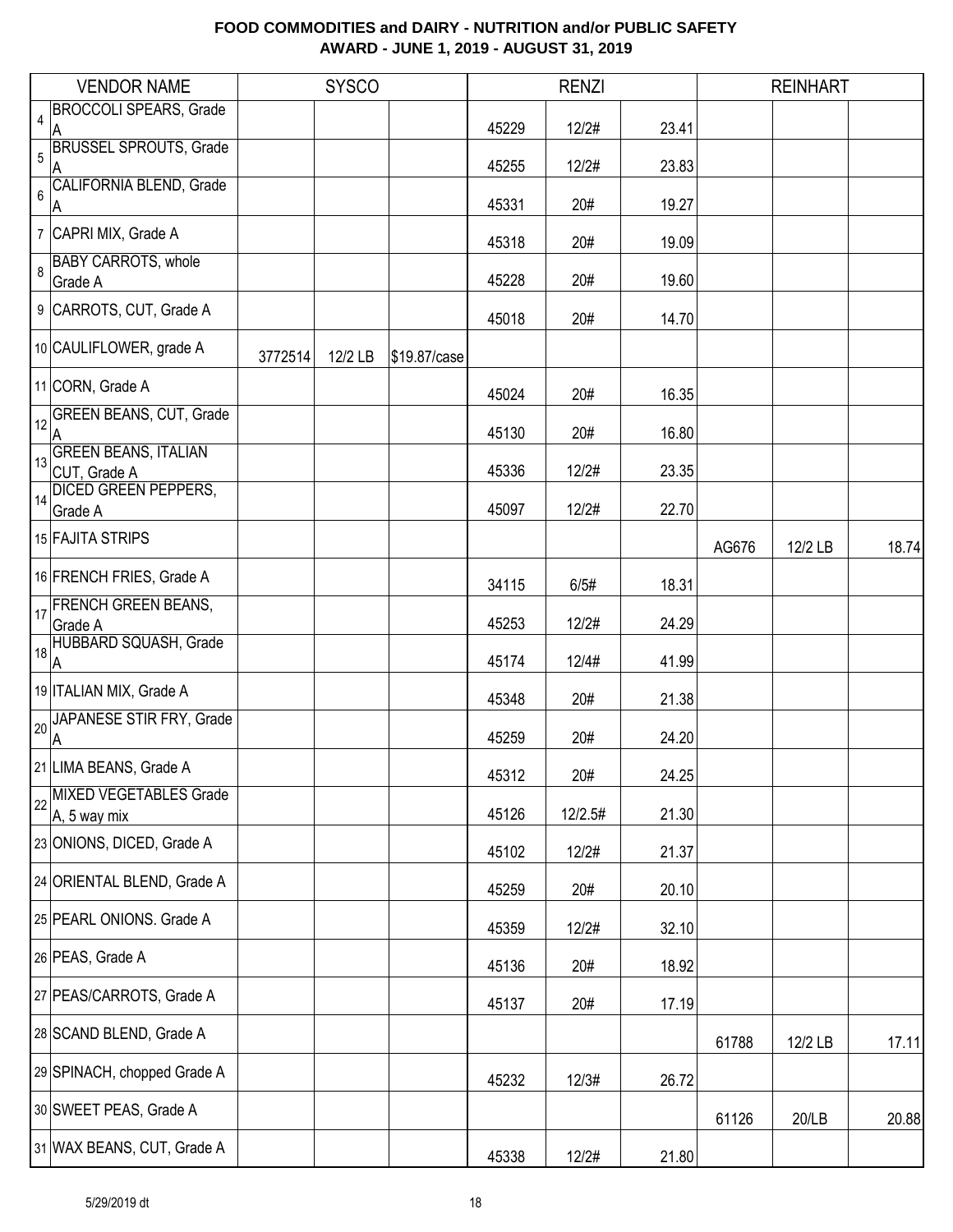|                | <b>VENDOR NAME</b>                                   |         | <b>SYSCO</b> |                        |       | <b>RENZI</b>           |       |       | <b>REINHART</b> |       |
|----------------|------------------------------------------------------|---------|--------------|------------------------|-------|------------------------|-------|-------|-----------------|-------|
|                | 32 WINTER BLEND, Grade A                             |         |              |                        | 45099 | 12/2#                  | 21.71 |       |                 |       |
|                | 33 ZUCCHINI. Grade A                                 |         |              |                        | 45294 | 20#                    | 20.05 |       |                 |       |
|                | <b>PUDDING</b>                                       |         |              |                        |       |                        |       |       |                 |       |
|                | 1   BUTTERSCOTCH - 6/10#                             |         |              |                        | 73193 | 6/#10                  | 27.88 |       |                 |       |
|                | $2$ CHOCOLATE - 6/10#                                |         |              |                        | 73191 | 6/#10                  | 27.40 |       |                 |       |
| 3              | <b>CHOCOLATE POWDER MIX -</b><br>12/2#               | 5106554 | 12/2 LB      | \$47.83/case           |       |                        |       |       |                 |       |
|                | 4   LEMON - 6/10#                                    |         |              |                        | 73195 | 6/#10                  | 28.15 |       |                 |       |
|                | 5   PISTACHIO - 6/10#                                |         |              |                        |       | No Bid                 |       |       |                 |       |
|                | 6 TAPIOCA - 6/10#                                    |         |              |                        | 73196 | 6/#10                  | 29.49 |       |                 |       |
|                | 7 VANILLA - 12/24 oz                                 |         |              |                        | 73192 | 6/#10                  | 27.30 |       |                 |       |
| 8              | <b>VANILLA POWDER MIX -</b><br>12/2#                 |         |              |                        | 28477 | 12/24oz                | 24.95 |       |                 |       |
| 9              | SUGAR FREE -<br><b>BUTTERSCOTCH - 5 oz</b>           |         |              |                        | 28474 | 12/5oz<br><b>SPO</b>   | 21.61 |       |                 |       |
| 10             | <b>SUGAR FREE -</b><br>CHOCOLATE - 5 oz              | 6798658 |              | 12/3.5 OZ \$22.99/case | 28473 | 12/3.5oz<br><b>SPO</b> | 21.12 |       |                 |       |
| 11             | <b>SUGAR FREE - VANILLA - 5</b>                      |         |              |                        |       | 12/3.5oz               |       |       |                 |       |
|                | 0Z<br><b>SNACK PACK PUDDINGS,</b>                    | 6798637 |              | 12/3.5 OZ \$20.43/case | 28463 | <b>SPO</b>             | 18.70 |       |                 |       |
| 12             | BUTTERSCOTCH -3.5 oz                                 |         |              |                        | 73187 | 48/3.5oz               | 15.65 |       |                 |       |
| 13             | <b>SNACK PACK PUDDINGS,</b><br>CHOCOLATE - 3.5 oz    |         |              |                        | 73188 | 48/3.5oz               | 14.60 |       |                 |       |
| 14             | <b>SNACK PACK PUDDINGS,</b><br>VANILLA - 3.5 oz      |         |              |                        | 73186 | 48/3.5oz               | 14.60 |       |                 |       |
| 15             | <b>SNACK PACK PUDDINGS,</b>                          |         | 48/4 OZ      |                        |       |                        |       |       |                 |       |
| 16             | DIABETIC, RICE - 4 oz<br><b>SNACK PACK PUDDINGS,</b> | 2496347 |              | \$20.2/case            |       |                        |       |       |                 |       |
|                | DIABETIC, TAPIOCA - 4 oz<br>SNACK PACK PUDDINGS,     |         |              |                        | 73209 | 48/4oz                 | 22.85 |       |                 |       |
| 17             | DIABETIC, VANILLA - 4 oz                             | 2619500 | 48/4 OZ      | \$24.29/case           |       |                        |       |       |                 |       |
|                | <b>JELLO</b>                                         |         |              |                        |       |                        |       |       |                 |       |
|                | 1 REGULAR - 24 oz- asst                              |         |              |                        | 29212 | 12/24oz                | 27.60 |       |                 |       |
|                | 2 SUGAR FREE RED - 2.75 oz                           |         |              |                        | 28272 | 18/2.75oz              | 36.15 |       |                 |       |
|                | $3$ SUGAR FREE CITRUS - 2.75<br>0Z                   |         |              |                        | 28273 | 18/2.75oz              | 60.00 |       |                 |       |
|                | <b>DAIRY</b>                                         |         |              |                        |       |                        |       |       |                 |       |
|                | <b>CHEESE AMER</b>                                   |         |              |                        |       |                        |       | D3108 | 4/5 LB          | 45.77 |
|                | PROCESSED SLICED -<br><b>CHEESE AMER</b>             |         |              |                        |       |                        |       |       |                 |       |
| $\overline{2}$ | PROCESSED SLICED -                                   |         |              |                        |       |                        |       | G1248 | 4/5 LB          | 45.77 |
|                | 3 CHEESE, CHEDDAR - Block                            |         |              |                        |       |                        |       | G1306 | 40+/LB          | 2.19  |
| 4              | CHEESE, EXTRA SHARP -<br><b>Block</b>                | 2822312 |              | 1/10#AVG \$2.56/pound  |       |                        |       |       |                 |       |
| 5              | CHEESE, MEXICAN -                                    |         |              |                        |       |                        |       |       |                 |       |
|                | Shredded                                             |         |              |                        |       |                        |       | M4638 | 4/5 LB          | 45.56 |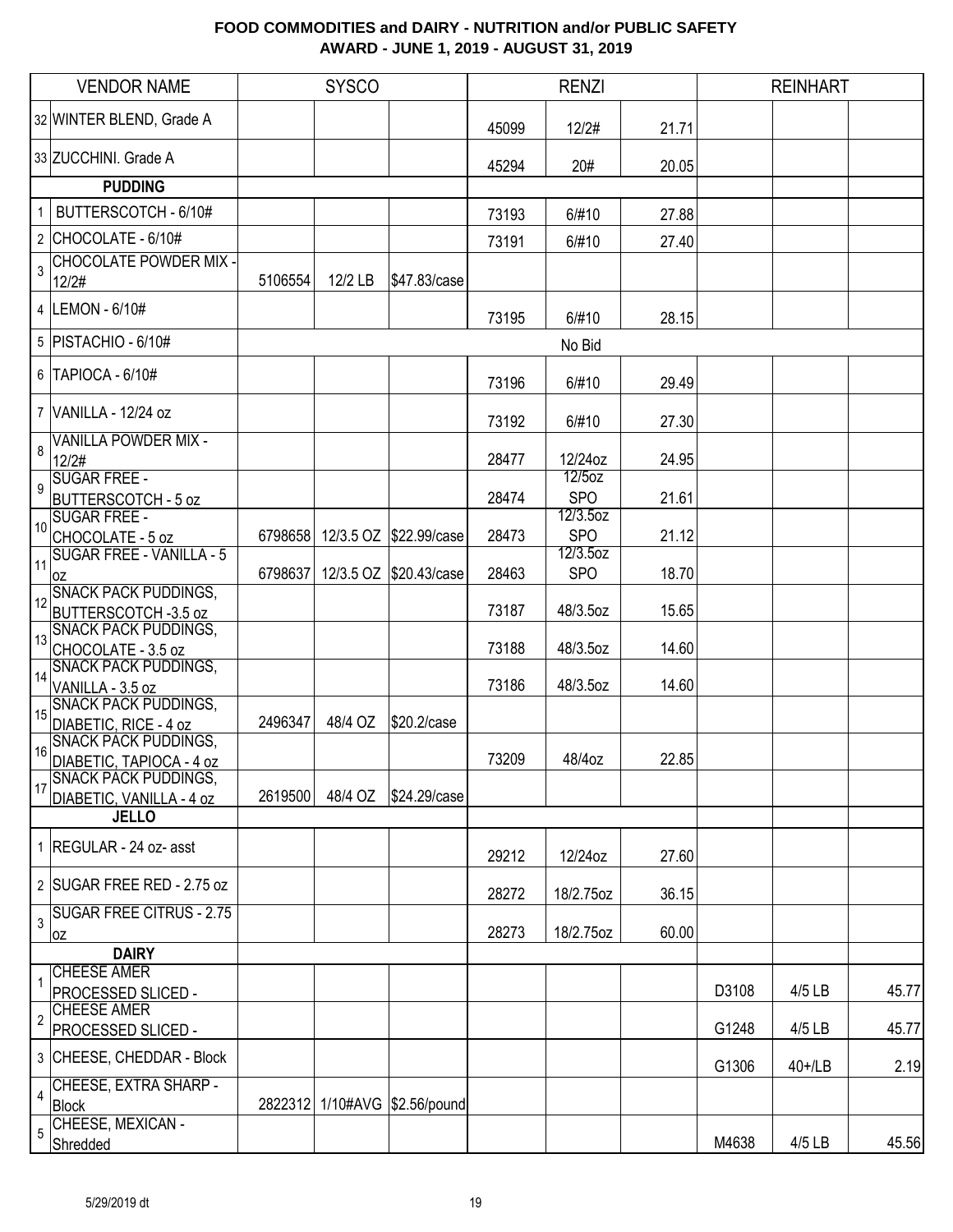|                | <b>VENDOR NAME</b>                                      |         | <b>SYSCO</b> |                        |                                                        | <b>RENZI</b> |       |       | <b>REINHART</b> |       |
|----------------|---------------------------------------------------------|---------|--------------|------------------------|--------------------------------------------------------|--------------|-------|-------|-----------------|-------|
| 6              | CHEESE, MOZZARELLA -                                    |         |              |                        |                                                        |              |       |       |                 |       |
|                | Shredded - 20lb                                         |         |              |                        | 25155                                                  | 4/5#         | 44.22 |       |                 |       |
| $\overline{7}$ | CHEESE, MOZZARELLA -<br>Shredded - 30lb                 |         |              |                        |                                                        |              |       | G1238 | 6/5 LB          | 65.15 |
|                | 8 CHEESE, SHARP - Shredded                              |         |              |                        | 25042                                                  | 4/5#         | 51.24 |       |                 |       |
| $\overline{9}$ | CHEESE, SHARP, LOW<br>SODIUM - Shredded                 |         |              |                        |                                                        | No Bid       |       |       |                 |       |
|                | 10 CHEESE, SWISS - Block                                |         |              |                        |                                                        |              |       |       |                 |       |
| 11             | CHEESE, SWISS, LOW<br>SODIUM - Block                    | 2822437 |              | 2/8#AVG   \$2.35/pound |                                                        | No Bid       |       |       |                 |       |
|                | 12 CREAM CHEESE - 3#                                    |         |              |                        | 25919                                                  | 10/3#        | 59.05 |       |                 |       |
|                | 13 COTTAGE CHEESE                                       |         |              |                        | 25117                                                  | 4/5#         | 24.60 |       |                 |       |
|                | 14 COTTAGE CHEESE, 1%                                   |         |              |                        |                                                        |              |       | T8998 | 4/5 LB          | 27.71 |
|                | 15 LIQUID BUTTER                                        |         |              |                        | 58470                                                  | $3/1$ gal    | 27.77 |       |                 |       |
|                | 16 MARGARINE                                            |         |              |                        |                                                        |              |       | 98400 | 30/1 LB         | 18.08 |
|                | 17 PARMESAN CHEESE                                      |         |              |                        | 25330                                                  | 4/5#         | 51.75 |       |                 |       |
| 18             | PIZZA CRUST, rectangular<br>par baked                   | 2972923 |              |                        | 37807                                                  | 10/43oz      | 24.00 |       |                 |       |
|                | 19 SOUR CREAM                                           |         |              |                        |                                                        |              |       | G1372 | 6/5 LB          | 35.02 |
|                | 20 YOGURT - assorted                                    |         |              |                        | 26086 Straw,<br>26088 Straw-<br>Bana, 26087<br>Vanilla | 48/4oz       | 14.45 |       |                 |       |
| 21             | YOGURT, LIGHT - assorted                                |         |              |                        |                                                        |              |       |       |                 |       |
|                | flavors<br>YOGURT, VANILLA - 2 lb - 5                   |         |              |                        | 26078                                                  | 48/4oz       | 17.24 |       |                 |       |
|                | $\frac{122}{10}$                                        |         |              |                        | 76516                                                  | $6/32$ oz    | 13.10 |       |                 |       |
|                | 23 YOGURT, VANILLA - 4 - 6 oz                           |         |              |                        | 26154                                                  | 12/6oz       | 8.61  |       |                 |       |
|                | <b>COOKIES &amp; CRACKERS</b>                           |         |              |                        |                                                        |              |       |       |                 |       |
| $\mathbf{1}$   | <b>COOKIES, CHOCOLATE</b><br>CHIP, frozen ready to bake |         |              |                        |                                                        |              |       |       |                 |       |
|                | dough - 1 oz - 1.5 oz                                   |         |              |                        | 39976                                                  | 320/1oz      | 40.95 |       |                 |       |
| $\overline{2}$ | COOKIES, OATMEAL, frozen                                |         |              |                        |                                                        |              |       |       |                 |       |
|                | ready to bake dough - 1 oz -<br>COOKIES, OATMEAL        |         |              |                        |                                                        | No Bid       |       |       |                 |       |
|                | 3 RAISIN, frozen ready to bake                          |         |              |                        |                                                        |              |       |       |                 |       |
|                | dough - 1 oz - 1.5 oz                                   |         |              |                        |                                                        |              |       | 17868 | <b>16/LB</b>    | 33.54 |
|                | COOKIES, PEANUT                                         |         |              |                        |                                                        |              |       |       |                 |       |
|                | 4 BUTTER, frozen ready to<br>bake dough - 1 oz - 1.5 oz |         |              |                        | 11453                                                  | 324/1oz      | 32.88 |       |                 |       |
| 5              | COOKIES, SUGAR, frozen                                  |         |              |                        |                                                        |              |       |       |                 |       |
|                | ready to bake dough - 1 oz -                            |         |              |                        |                                                        |              |       | 17888 | 16/LB           | 24.49 |
|                | <b>COOKIES, WHITE CHIP</b><br>6 MACADAMIAN NUT, frozen  |         |              |                        |                                                        |              |       |       |                 |       |
|                | ready to bake dough - 1 oz -                            |         |              |                        |                                                        |              |       | 17676 | 16/LB           | 40.57 |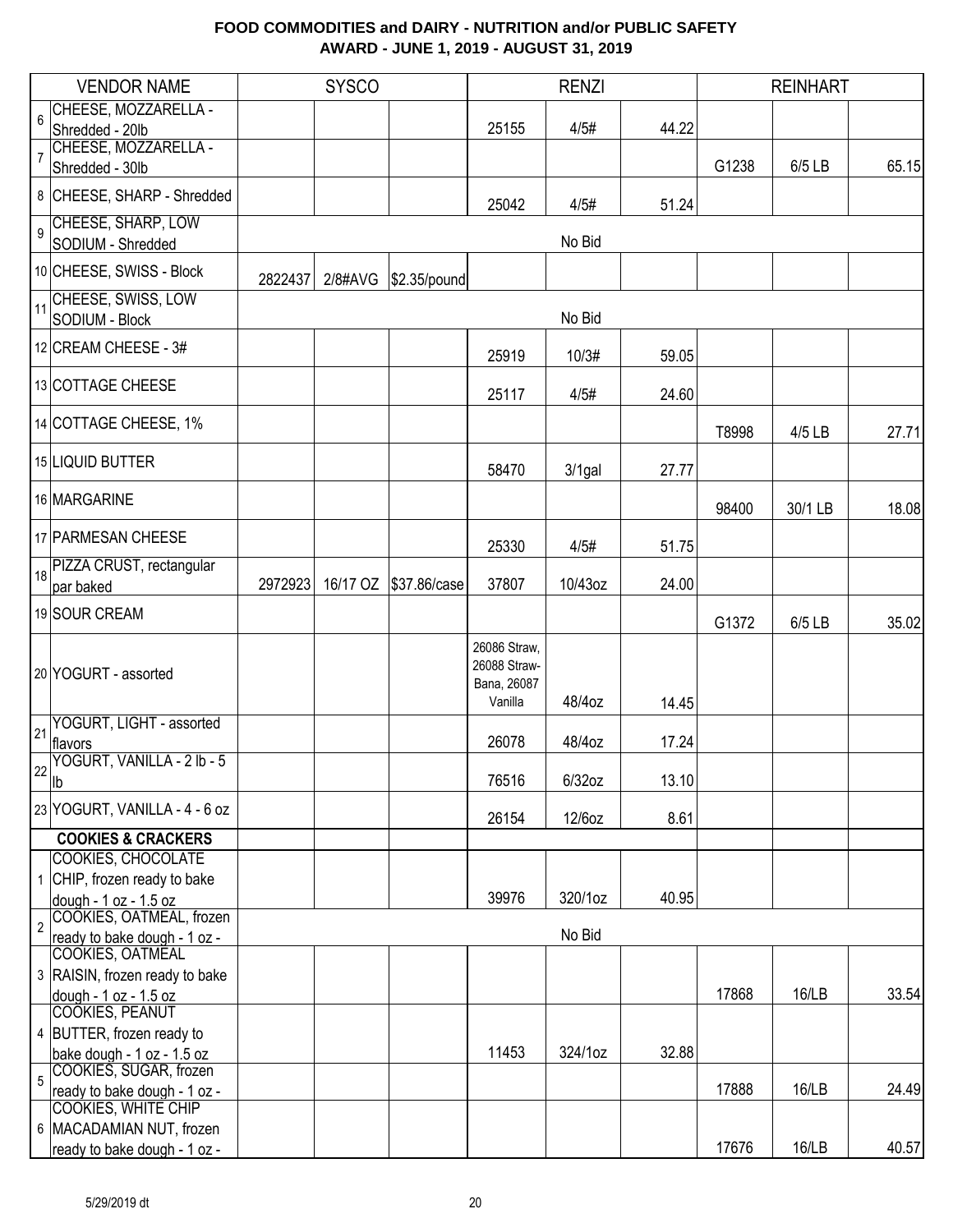| 7   FIG NEWTONS         |                                                                                                                                                                                                                                                                                                                                                                                                                                                                                                                                                                                                                                                                                                                                                                                                                                                                                                                                                                                                                                                                                                       |          |                               |                                                       |                                        |                                                         |       |        | <b>REINHART</b> |
|-------------------------|-------------------------------------------------------------------------------------------------------------------------------------------------------------------------------------------------------------------------------------------------------------------------------------------------------------------------------------------------------------------------------------------------------------------------------------------------------------------------------------------------------------------------------------------------------------------------------------------------------------------------------------------------------------------------------------------------------------------------------------------------------------------------------------------------------------------------------------------------------------------------------------------------------------------------------------------------------------------------------------------------------------------------------------------------------------------------------------------------------|----------|-------------------------------|-------------------------------------------------------|----------------------------------------|---------------------------------------------------------|-------|--------|-----------------|
|                         |                                                                                                                                                                                                                                                                                                                                                                                                                                                                                                                                                                                                                                                                                                                                                                                                                                                                                                                                                                                                                                                                                                       |          |                               | 72051                                                 | 120/2oz                                | 47.10                                                   |       |        |                 |
| FIG NEWTONS, individual |                                                                                                                                                                                                                                                                                                                                                                                                                                                                                                                                                                                                                                                                                                                                                                                                                                                                                                                                                                                                                                                                                                       |          |                               | 72024                                                 | 120/1oz                                | 39.05                                                   |       |        |                 |
|                         |                                                                                                                                                                                                                                                                                                                                                                                                                                                                                                                                                                                                                                                                                                                                                                                                                                                                                                                                                                                                                                                                                                       |          |                               | 28125                                                 | 200/2ct                                | 20.10                                                   |       |        |                 |
|                         |                                                                                                                                                                                                                                                                                                                                                                                                                                                                                                                                                                                                                                                                                                                                                                                                                                                                                                                                                                                                                                                                                                       |          |                               | 72022                                                 | 120/4ct 1oz                            | 33.09                                                   |       |        |                 |
|                         |                                                                                                                                                                                                                                                                                                                                                                                                                                                                                                                                                                                                                                                                                                                                                                                                                                                                                                                                                                                                                                                                                                       |          |                               | 73314                                                 | 500/2ct                                | 11.25                                                   |       |        |                 |
|                         |                                                                                                                                                                                                                                                                                                                                                                                                                                                                                                                                                                                                                                                                                                                                                                                                                                                                                                                                                                                                                                                                                                       |          |                               | 73312                                                 | 500/2ct                                | 18.98                                                   |       |        |                 |
|                         |                                                                                                                                                                                                                                                                                                                                                                                                                                                                                                                                                                                                                                                                                                                                                                                                                                                                                                                                                                                                                                                                                                       |          |                               | 32509                                                 | 106/.75oz                              | 29.20                                                   |       |        |                 |
|                         |                                                                                                                                                                                                                                                                                                                                                                                                                                                                                                                                                                                                                                                                                                                                                                                                                                                                                                                                                                                                                                                                                                       |          |                               | 32510                                                 | 106/.75oz                              | 29.20                                                   |       |        |                 |
|                         |                                                                                                                                                                                                                                                                                                                                                                                                                                                                                                                                                                                                                                                                                                                                                                                                                                                                                                                                                                                                                                                                                                       |          |                               | 83086                                                 | 120/1oz                                | 42.04                                                   |       |        |                 |
|                         |                                                                                                                                                                                                                                                                                                                                                                                                                                                                                                                                                                                                                                                                                                                                                                                                                                                                                                                                                                                                                                                                                                       |          |                               |                                                       |                                        |                                                         |       |        |                 |
|                         |                                                                                                                                                                                                                                                                                                                                                                                                                                                                                                                                                                                                                                                                                                                                                                                                                                                                                                                                                                                                                                                                                                       |          |                               | 71021                                                 | 84/2oz                                 | 57.12                                                   |       |        |                 |
|                         |                                                                                                                                                                                                                                                                                                                                                                                                                                                                                                                                                                                                                                                                                                                                                                                                                                                                                                                                                                                                                                                                                                       |          |                               | 71216                                                 | 84/2oz                                 | 67.19                                                   |       |        |                 |
|                         |                                                                                                                                                                                                                                                                                                                                                                                                                                                                                                                                                                                                                                                                                                                                                                                                                                                                                                                                                                                                                                                                                                       |          |                               | 67190                                                 | 48/1.5oz                               | 40.15                                                   |       |        |                 |
|                         |                                                                                                                                                                                                                                                                                                                                                                                                                                                                                                                                                                                                                                                                                                                                                                                                                                                                                                                                                                                                                                                                                                       |          |                               | 51087                                                 | WG                                     | 28.80                                                   |       |        |                 |
|                         |                                                                                                                                                                                                                                                                                                                                                                                                                                                                                                                                                                                                                                                                                                                                                                                                                                                                                                                                                                                                                                                                                                       |          |                               | 51399                                                 | 12/10oz                                | 21.30                                                   |       |        |                 |
|                         |                                                                                                                                                                                                                                                                                                                                                                                                                                                                                                                                                                                                                                                                                                                                                                                                                                                                                                                                                                                                                                                                                                       |          |                               | 51171                                                 | 24/3.5oz                               | 26.04                                                   |       |        |                 |
|                         |                                                                                                                                                                                                                                                                                                                                                                                                                                                                                                                                                                                                                                                                                                                                                                                                                                                                                                                                                                                                                                                                                                       |          |                               | 10377                                                 | 12/14oz                                | 49.64                                                   |       |        |                 |
|                         |                                                                                                                                                                                                                                                                                                                                                                                                                                                                                                                                                                                                                                                                                                                                                                                                                                                                                                                                                                                                                                                                                                       |          |                               | 84166                                                 | 96/1oz                                 | 32.26                                                   |       |        |                 |
|                         |                                                                                                                                                                                                                                                                                                                                                                                                                                                                                                                                                                                                                                                                                                                                                                                                                                                                                                                                                                                                                                                                                                       |          |                               | 93580                                                 | 96/4oz                                 | 31.89                                                   |       |        |                 |
|                         |                                                                                                                                                                                                                                                                                                                                                                                                                                                                                                                                                                                                                                                                                                                                                                                                                                                                                                                                                                                                                                                                                                       |          |                               |                                                       | 36/3oz                                 | 41.30                                                   |       |        |                 |
|                         | 0124636                                                                                                                                                                                                                                                                                                                                                                                                                                                                                                                                                                                                                                                                                                                                                                                                                                                                                                                                                                                                                                                                                               | 10/12 CT |                               |                                                       |                                        |                                                         |       |        |                 |
|                         |                                                                                                                                                                                                                                                                                                                                                                                                                                                                                                                                                                                                                                                                                                                                                                                                                                                                                                                                                                                                                                                                                                       |          |                               |                                                       |                                        |                                                         | K2466 | 96/CNT | 22.38           |
|                         |                                                                                                                                                                                                                                                                                                                                                                                                                                                                                                                                                                                                                                                                                                                                                                                                                                                                                                                                                                                                                                                                                                       |          |                               |                                                       |                                        |                                                         |       |        |                 |
|                         |                                                                                                                                                                                                                                                                                                                                                                                                                                                                                                                                                                                                                                                                                                                                                                                                                                                                                                                                                                                                                                                                                                       |          |                               |                                                       |                                        |                                                         |       |        |                 |
|                         | 5572989                                                                                                                                                                                                                                                                                                                                                                                                                                                                                                                                                                                                                                                                                                                                                                                                                                                                                                                                                                                                                                                                                               |          |                               |                                                       |                                        |                                                         |       |        |                 |
|                         |                                                                                                                                                                                                                                                                                                                                                                                                                                                                                                                                                                                                                                                                                                                                                                                                                                                                                                                                                                                                                                                                                                       |          |                               |                                                       |                                        |                                                         |       |        |                 |
|                         |                                                                                                                                                                                                                                                                                                                                                                                                                                                                                                                                                                                                                                                                                                                                                                                                                                                                                                                                                                                                                                                                                                       |          |                               |                                                       |                                        |                                                         |       |        |                 |
|                         |                                                                                                                                                                                                                                                                                                                                                                                                                                                                                                                                                                                                                                                                                                                                                                                                                                                                                                                                                                                                                                                                                                       |          |                               |                                                       | No Bid                                 |                                                         |       |        |                 |
|                         |                                                                                                                                                                                                                                                                                                                                                                                                                                                                                                                                                                                                                                                                                                                                                                                                                                                                                                                                                                                                                                                                                                       |          |                               |                                                       |                                        |                                                         |       |        |                 |
|                         | package<br><b>GRAHAM CRACKERS,</b><br>individual package<br>LORNA DOONE COOKIE,<br>individual package<br>SALTINE - KRISPY, individual<br>package<br><b>SALTINES UNSALTED</b><br>TOPS, individual package<br>SUGAR FREE COOKIE,<br>Chocolate, individual package<br><b>SUGAR FREE COOKIE,</b><br>Lemon, individual package<br><b>SUGAR FREE COOKIE,</b><br>Short Bread, individual<br><b>MISC</b><br>1 COFFEE, REGULAR - 2 oz<br>2 COFFEE, DECAF - 2 oz<br><b>BLACK PEPPER SHAKER -</b><br>disposable<br><b>BREAD STICKS - WHOLE</b><br><b>WHEAT</b><br><b>GARLIC BREAD -</b><br><b>BUTTERTOP</b><br><b>GLUTEN FREE - BAGELS,</b><br>asst<br>7 GLUTEN FREE - BREAD<br><b>GLUTEN FREE - CHEX</b><br><b>CEREAL</b><br><b>GLUTEN FREE - FROZEN</b><br>SHERBERT, asst<br><b>GLUTEN FREE - MUFFINS,</b><br>∣asst<br>11 HAMBURGER ROLL<br>12 HOT DOG ROLL<br>13 KOSHER - BREAD<br>KOSHER - CHOW MEIN<br><b>DINNER</b><br>KOSHER - CHICKEN<br><b>DINNER</b><br><b>KOSHER - CHICKEN LEG</b><br><b>DINNER</b><br>17 KOSHER - COLD CUTS<br>18 KOSHER - FISH DINNER<br><b>KOSHER - POT ROAST</b><br><b>DINNER</b> |          | 2492199<br>5735749<br>6/12 OZ | \$36.02/case<br>10/36 OZ \$38.08/case<br>\$38.54/case | 93577, 93578,<br>6/13.5OZ \$36.92/case | 160/1.8 oz<br>51170 Blueb<br>No Bid<br>No Bid<br>No Bid |       |        |                 |